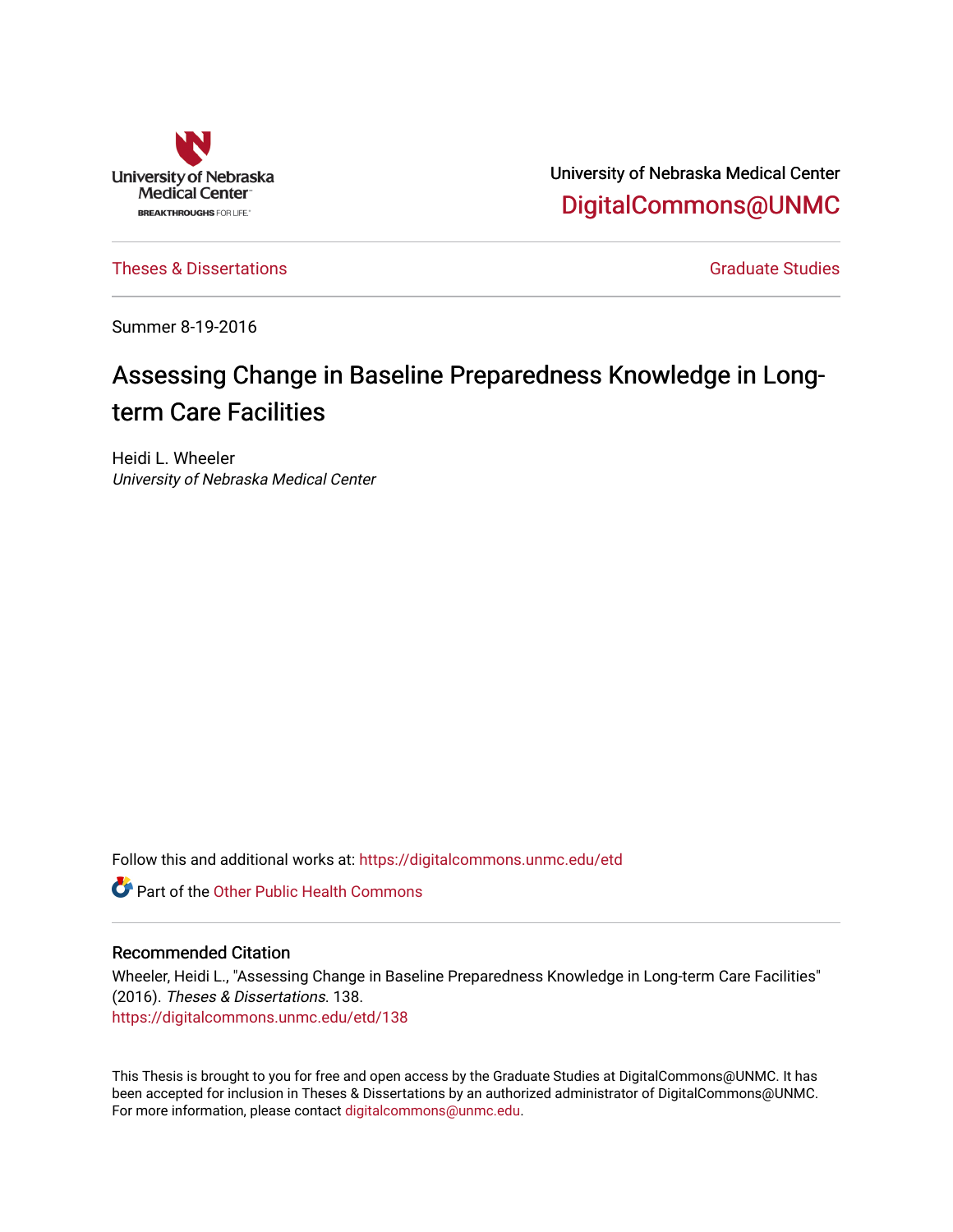# **Assessing Change in Baseline Preparedness Knowledge in Long-term Care Facilities**

by

## **Heidi L. Wheeler**

### A THESIS

Presented to the Faculty of The University of Nebraska Graduate College In Partial Fulfillment of the Requirements For the Degree of Master of Science

Health Promotion & Disease Prevention Research Graduate Program

Under the Supervision of Professor Sharon Medcalf

University of Nebraska Medical Center Omaha, Nebraska

July 25, 2016

Advisory Committee:

Sharon Medcalf, PhD Philip Smith, M.D.

Jungyoon Kim, PhD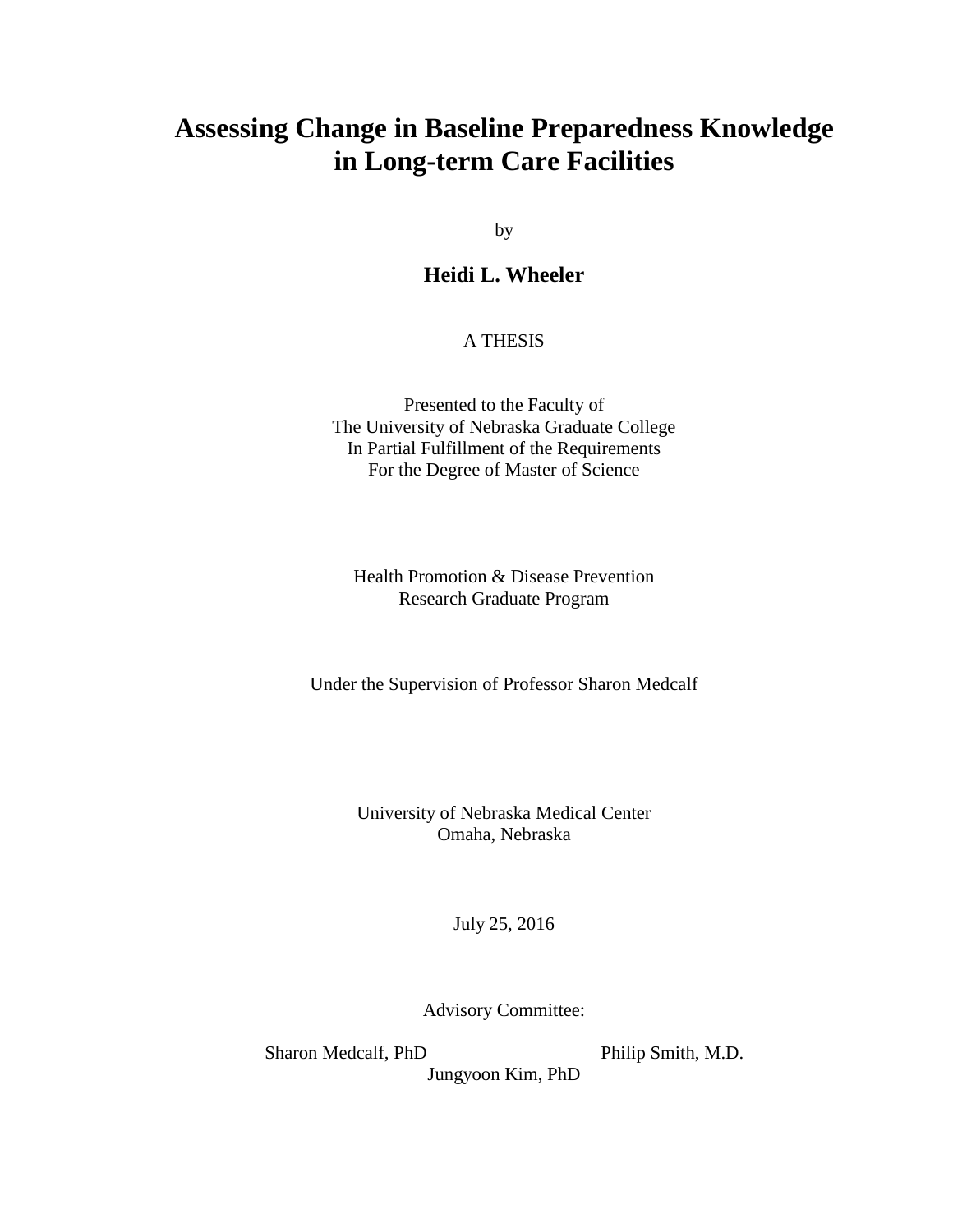## **ASSESSING CHANGE IN BASELINE**

## **PREPAREDNESS KNOWLEDGE**

Heidi L. Wheeler

University of Nebraska, 2016

## <span id="page-2-0"></span>ABSTRACT

Advisor: Sharon Medcalf, PhD.

With much of the focus and federal resources in recent history going to support hospital preparedness, long-term care facilities have been left behind even though they house one of our most vulnerable populations. Few regulations and standards have required these facilities to keep pace with preparing for an increasingly volatile environment and aging society. This is changing with the proposal of new federal standards and regulations requiring more thorough and robust preparedness planning. These new requirements do not have to be overwhelming or burdensome to facilities but can be included quite simply into routine planning and training. This study looks at how minimal education can significantly increase knowledge.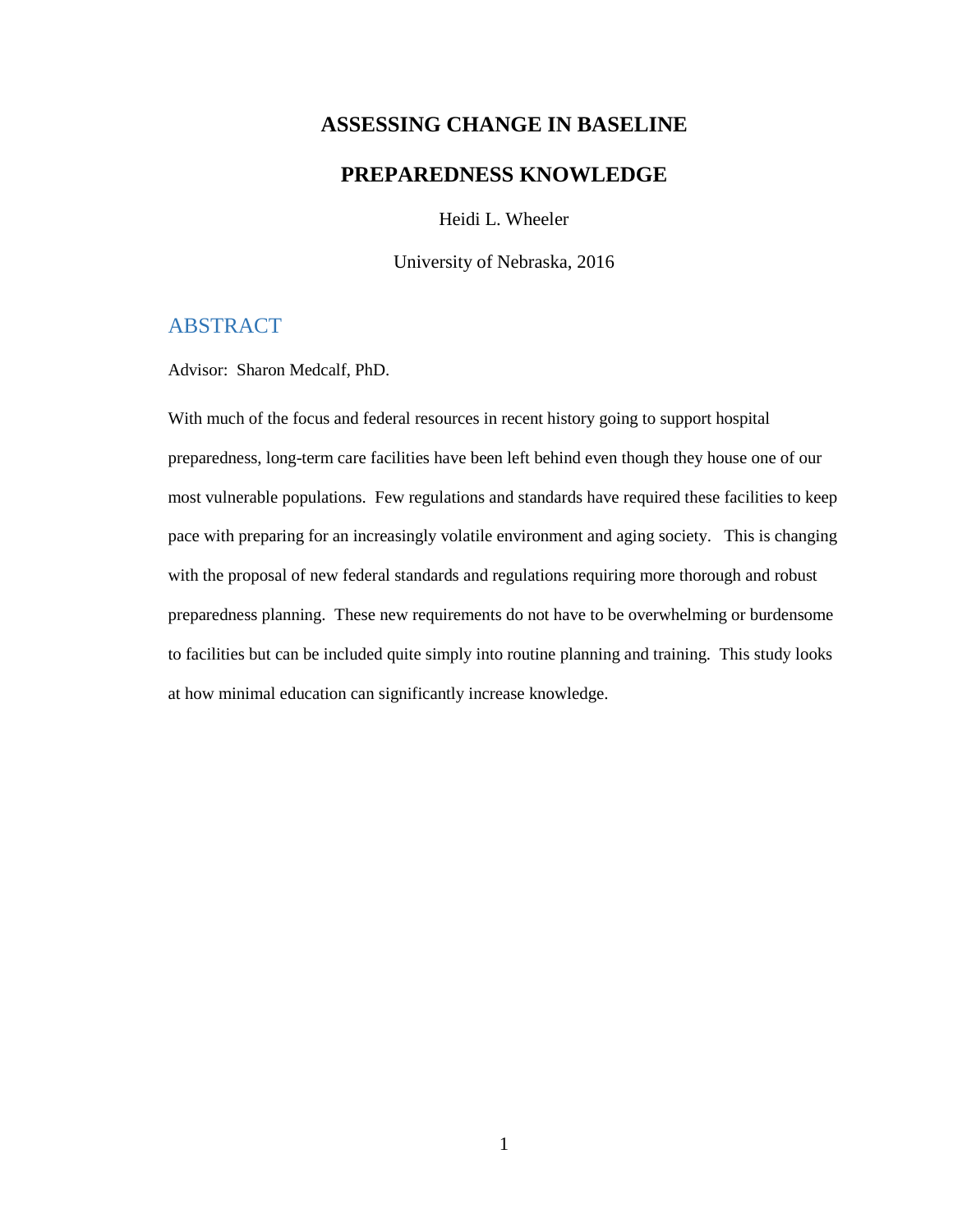# **TABLE OF CONTENTS**

| Personal (Subjective) Ranking of Completeness of Current Disaster Plan  24 |  |
|----------------------------------------------------------------------------|--|
|                                                                            |  |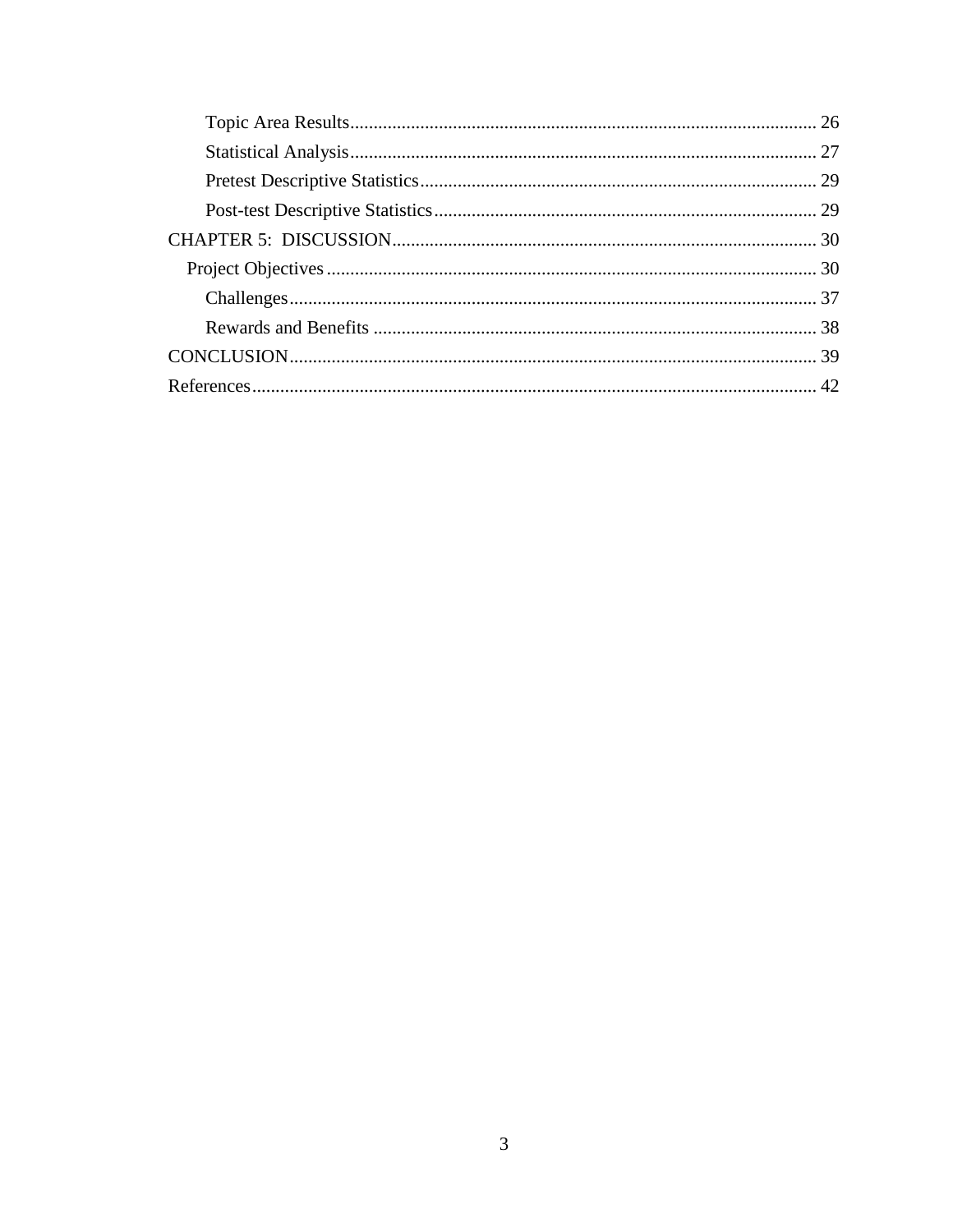# LIST OF TABLES AND FIGURES

<span id="page-5-0"></span>

<span id="page-5-1"></span>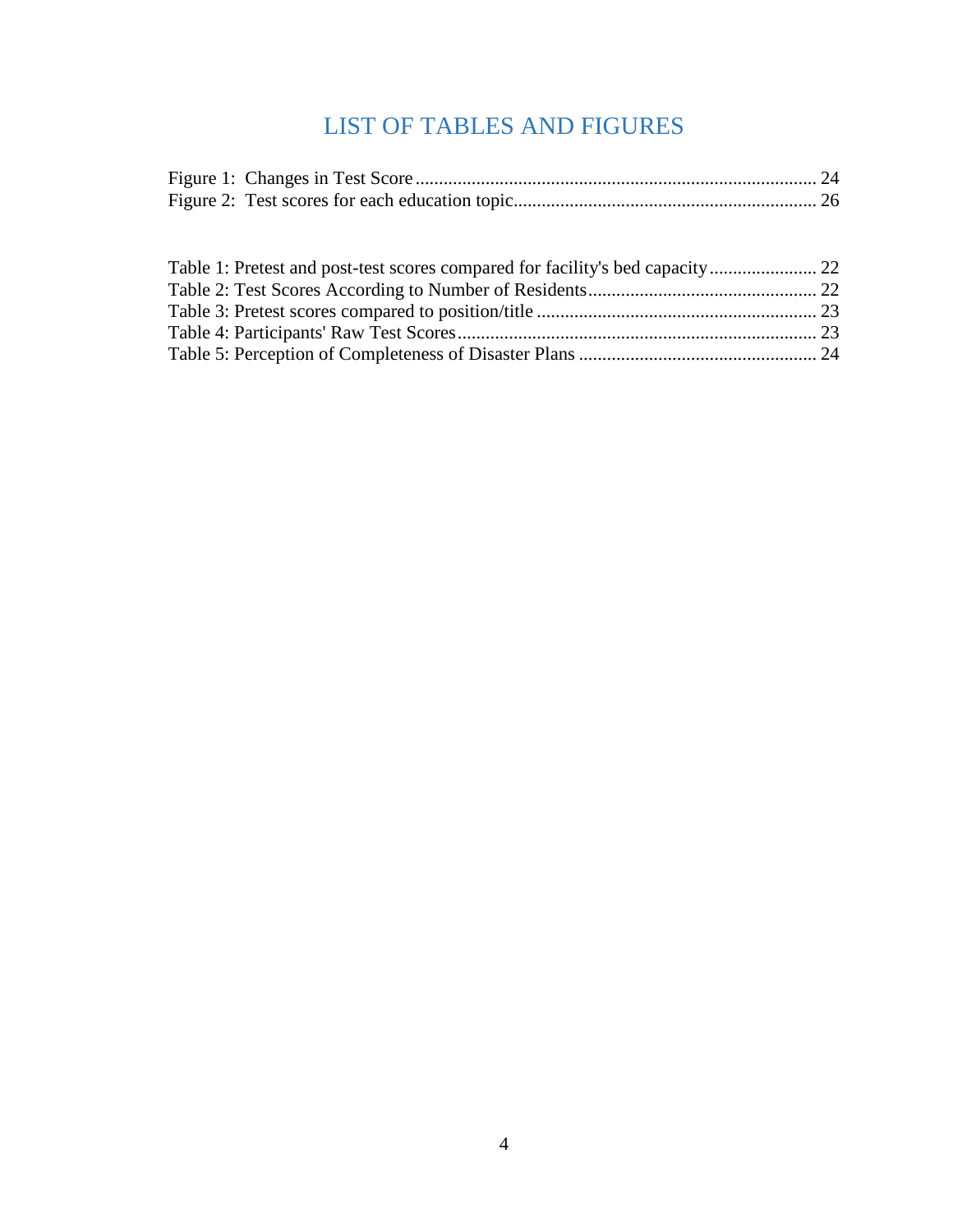## CHAPTER 1: INTRODUCTION

#### <span id="page-6-0"></span>**Background**

The events of September 11, 2001 changed the way this Nation viewed preparedness; similarly the aftermath of Hurricane Katrina changed the way healthcare facilities viewed readiness. The terrorist attacks and subsequent anthrax incidents of 9/11 and the response, or lack thereof, to Katrina have been a wakeup call to all that we must be alert and proactive when dealing with safety and preparedness. To date, many of the funding sources and government actions have been focused on hospital preparedness. Only recently has there been a recognition that healthcare during and after a disaster goes beyond the walls of the hospital and many are attempting to make preparedness a healthcare *system* function, not just a *hospital* function.

In 2002 the United States Department of Health and Human Services developed the Hospital Preparedness Program (HPP) to enhance hospitals' and other healthcare systems' abilities to respond to disasters and public health emergencies. Although the intent of this funding was to assist other healthcare systems, most of the focus and advancement has been with the hospitals (Department of Health and Human Services, 2013). Other facilities, including longterm care facilities, have lagged behind in improving and upgrading their preparedness response capacities, while significant improvements have been shown in hospitals.

The Pandemic and All-Hazards Preparedness Act (PAHPA) was signed into law in December 2006 which was to improve the nation's public health and medical capabilities to prepare and respond to all types of emergencies.

The population of those 65 years and older is projected to increase to 55 million in 2020 and by 2030 there will be about 72.1 million older persons, over twice the number reported in 2000 (Agency on Aging, n.d.). This creates an enormous population of elderly people who largely have several comorbid and chronic health conditions and who are solely dependent on the preparedness of the facility in which they live (Department of Health and Human Services, 2013).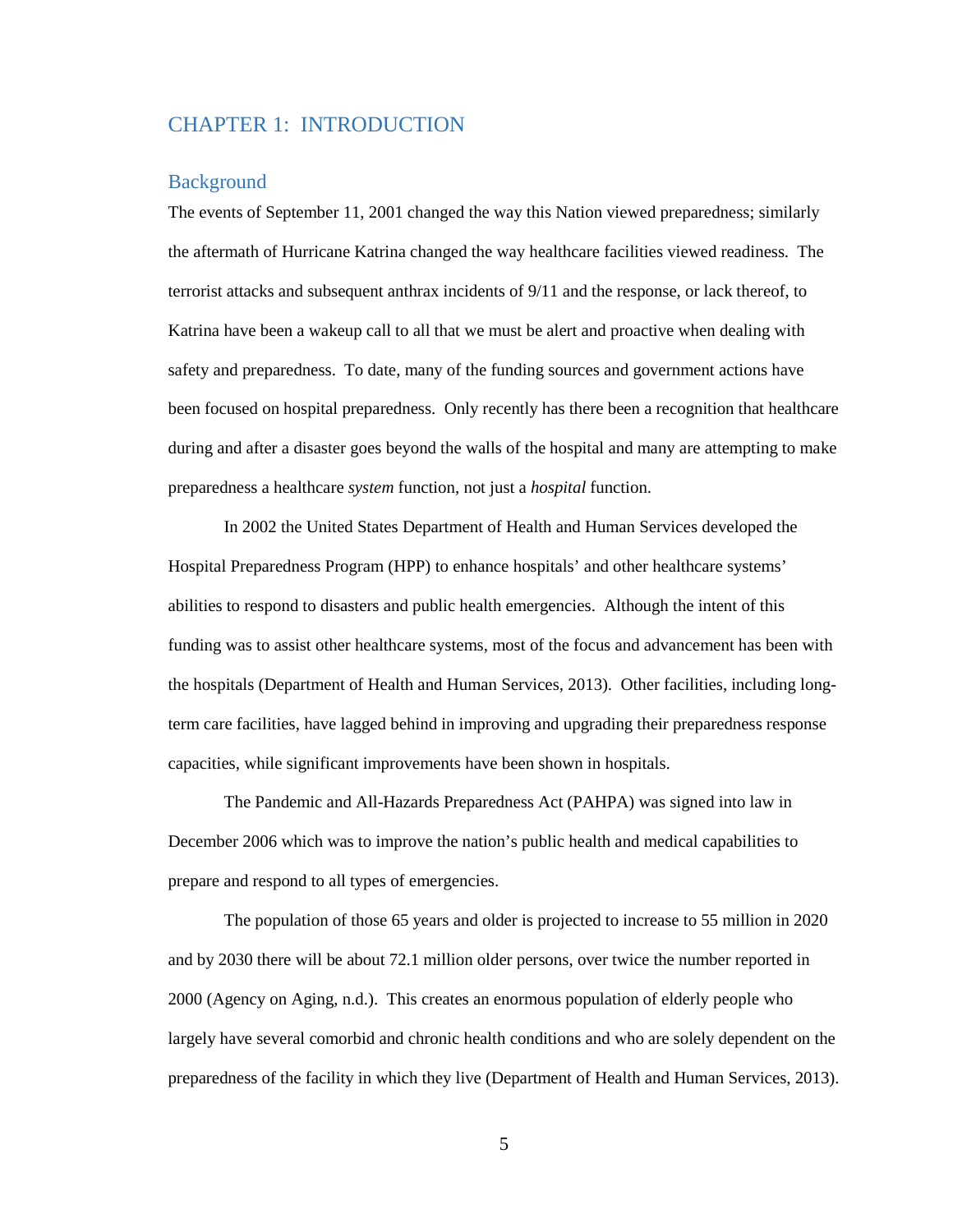This growing sector of frail elderly must be recognized as a vulnerable population who needs emergency planners, whether inside an institution or out, to develop concerted and targeted strategies for preparedness (Fernandez, 2002). Like other vulnerable populations, these individuals rely on someone to provide all aspects of their daily health and welfare needs, such as appropriate food, medicines, toiletry, and general nursing care. Although age does not singlehandly make a person vulnerable, without assistance residents of nursing homes are surely defenseless and unprotected from serious injury and death. We owe it to those we serve to fill these preparedness gaps and provide a home that is as safe and secure as possible.

Since 9/11 three Presidential Directives have outlined what preparedness efforts we should be able to expect from providers. The Centers for Medicare and Medicaid Services (CMS) have used these directives as a basis for many of their new regulation requirements regarding emergency preparedness within the healthcare system (Department of Health and Human Services, 2013).

### <span id="page-7-0"></span>Statement of Problem

The problem today is that many long-term care facilities are under-prepared for disasters within their workplace (Hyer, 2013). A survey conducted with nursing home administrators in 2005 substantiates this claim with 90% of the respondents indicating their employees were "not wellprepared for a disaster" (Laditka, Laditka, Cornman, Davis, & Richter, 2009). This lack of preparedness comes in many forms, namely deficient knowledge and planning. Some long-term care facilities have little more than a paragraph stating to where they will place residents when in a tornado watch.

A 2006 Office of Inspector General (OIG) report found that in 2004-2005, 94 percent of nursing homes met federal requirements for emergency training and 80 percent met requirements for emergency plans (Levinson, 2012); however, it is important to note that these regulations may not have been adequate for comprehensive preparedness and also may not be adequate for today's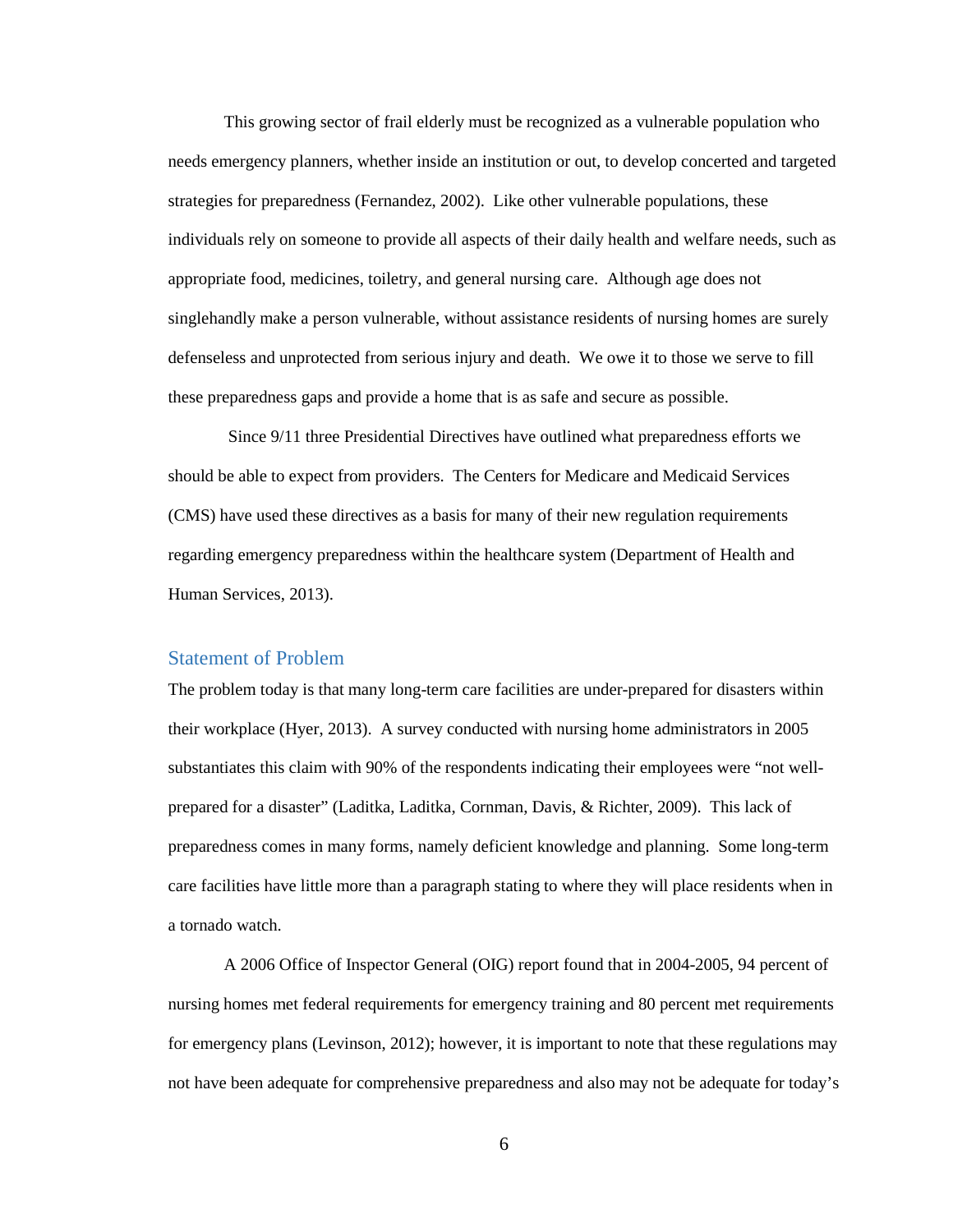environment. For example, previous requirements for CMS certified nursing homes stated they would have "detailed written plans and procedures" (Levinson, 2012), but does not provide guidance or structure regarding what those details should include. Current regulations do not address key planning elements (Department of Health and Human Services, 2013), so although the compliance rates in this OIG report was high, the standards that were met were quite low.

The same OIG report found that in 2009-2010 the percentages of adequate planning and training had decreased slightly. We must work to develop an emergency preparedness *program* that will work through all aspects of emergency preparedness, so we are moving forward and not declining.

In the Levinson report, 28 percent of the nursing homes were found to have inadequately trained staff concerning their facility's emergency plans, mentioning that this number is most likely higher in reality because of the lack of consistency in the survey process. Only 50 percent of the facilities used the Center for Medicare and Medicaid Services' preparedness checklist. Most glaringly was the fact that over 70 percent of the facilities reported "facing substantial challenges" in responding to disasters (Levinson, 2012).

A challenge in assessing training and competence levels in nursing home staff is the fact that facilities from region to region and from state to state are frequently required to maintain different types and amounts of training (Laditka, Laditka, Cornman, Davis, & Richter, 2009). The current "regulatory patchwork" of federal, state, and local laws and the different requirements of accrediting organizations (Department of Health and Human Services, 2013) does not provide for uniform or streamlined preparedness from one jurisdiction to another.

This project will assist nursing homes three-fold with addressing this problem. First it will increase participants' knowledge regarding preparedness and show that the process neither has to be complicated nor time-consuming. Second, it will provide a plan template for six of the core planning recommendations as written in the proposed CMS regulations for facilities to use as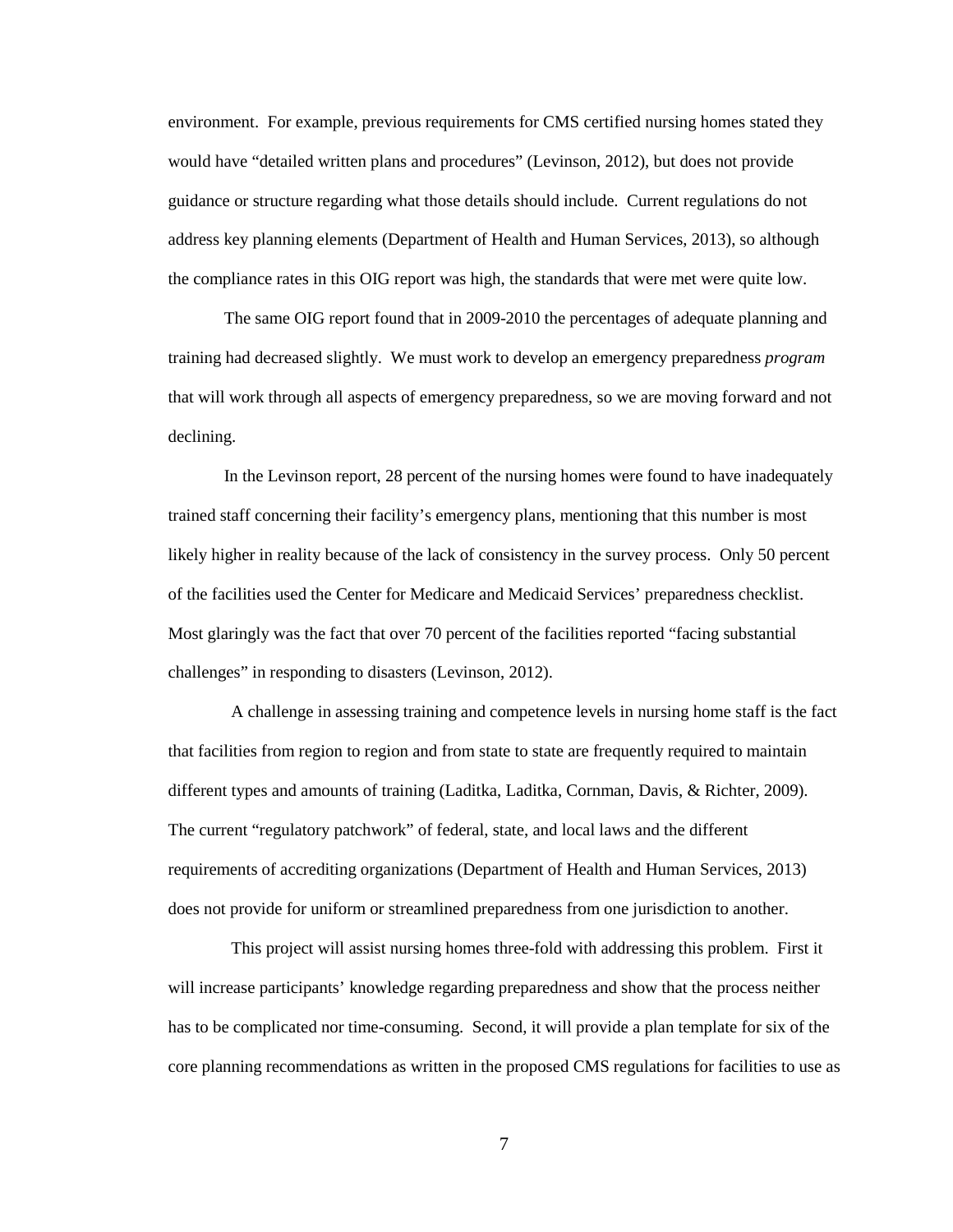they feel is appropriate. Third, it will identify an educational standard (time, content, delivery, etc.) for which administrators and preparedness planners can build their preparedness program.

I intend to show that with six 1-hour educational sessions participants will increase their preparedness knowledge by a minimum of 25 percent.

### <span id="page-9-0"></span>Significance of Project

This project is designed to increase the knowledge of key staff of long-term care facilities, while gathering data to assess this change. I hypothesize that this study will show a 25 percent increase in participants' knowledge by the end of the project, measured by a pretest at the beginning and a post-test at the conclusion.

Additional benefits of this project are to provide them with a helpful tool (plan template) and present a starting point in which facilities can use to build or enhance their preparedness program. By the end of the project each participating facility will have disaster plan templates for each of the six educational topics, which correspond directly to the requirements of CMS and their proposed new preparedness regulations. These topics include: communication and collaboration, evacuation and patient tracking, shelter-in-place and emergency supplies, emergency staffing, surge planning, and training and testing. This will provide participating long-term care facilities a template in which they can build their initial plan if needed or include parts as needed to enhance their already existing plan.

The goal of CMS' new preparedness regulations and hopefully a byproduct of this project, at least with a small number of local LTC facilities, is to begin to see preparedness as a program (Department of Health and Human Services, 2013), not just a planning document or an annual drill. Developing a preparedness program encourages constant improvement and building as time, events and environments change. This project will assist nursing home administration and emergency planners in identifying a baseline standard for their facility, in terms of time commitment and educational content, in which to continue to build their preparedness programs.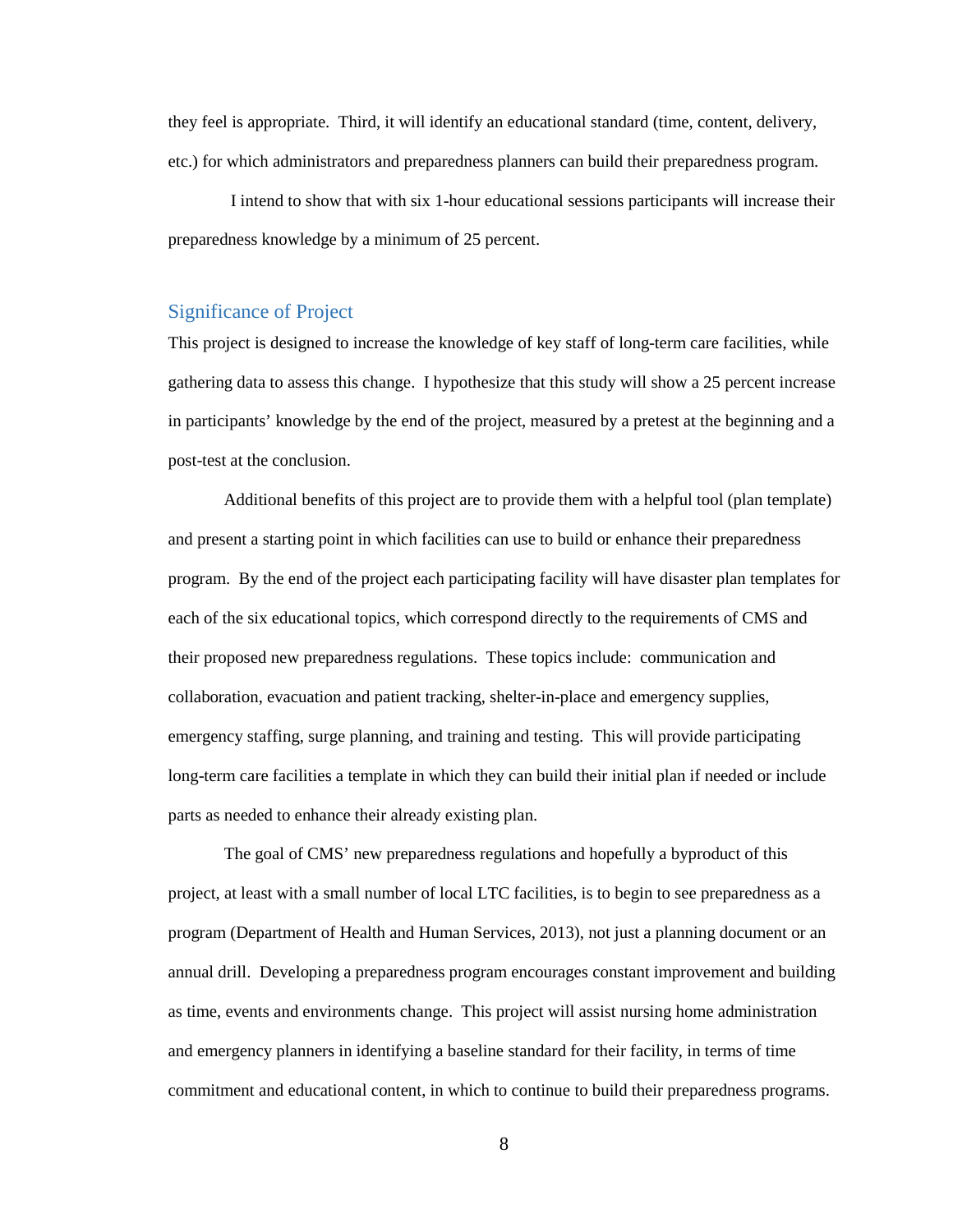Recent disasters have proved that staff training in disaster preparedness is inadequate (Laditka, Laditka, Cornman, Davis, & Richter, 2009). This project will show that developing a preparedness training program does not have to cost a lot of time or money for the facility to increase their staff's level of awareness and disaster preparedness knowledge. It will show that preparedness training can become integrated as a part of their monthly and yearly routine without extraordinary commitments from staff or administration.

This project will be significant to participating long-term care facilities because it addresses six of the issues outlined in the proposed new CMS regulations that are set to possibly take effect in 2016. These issues have been identified from recent disasters as deficiencies in planning and preparedness, thus by the end of the project, participants will have a significant start to fulfilling planning requirements for their facilities.

Although there has been some concern about the robustness of the proposed CMS regulations, professionals in emergency preparedness agree this is an invaluable step toward advancing the level of knowledge and awareness among healthcare professionals in a wide variety of settings (Walsh, Craddock, Gulley, Strauss-Riggs, & Schor, 2015), not just hospitals.

## <span id="page-10-0"></span>CHAPTER 2: LITERATURE REVIEW

### <span id="page-10-1"></span>Most Significant Gaps in Planning and Training

The U.S. Department of Health and Human Services concluded that current healthcare system preparedness regulatory requirements are not thorough enough to address the complexities of a real-life disaster (Department of Health and Human Services, 2013), specifically planning and training requirements. These findings are significant because they explicitly deal with the morbidity and mortality of human life.

More specifically, gaps have been noted in several common areas throughout different disasters—communication, supplies, staffing, transportation, and loss of power (Laditka, Laditka,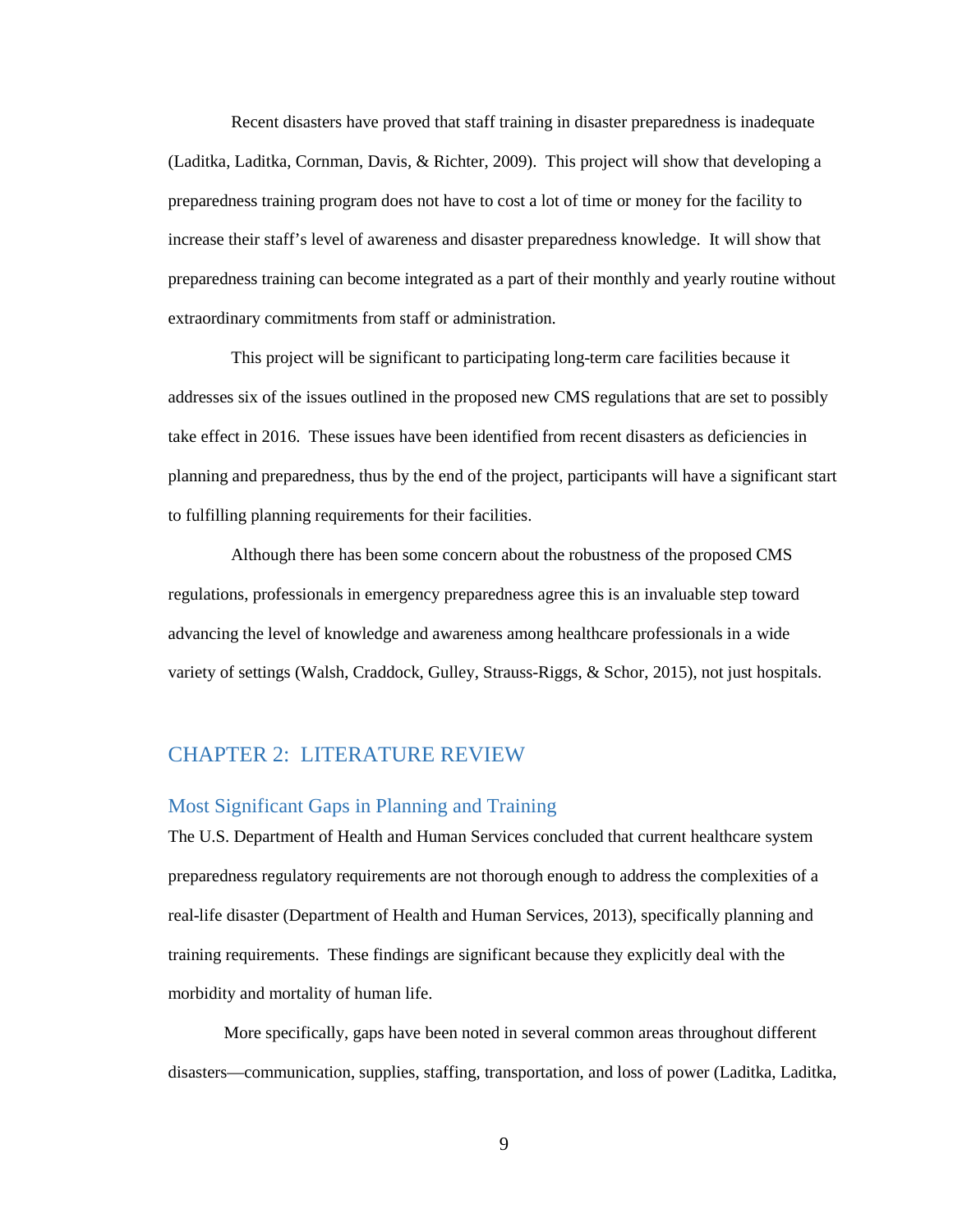Cornman, Davis, & Richter, 2009). Problems identified during evacuations in the gulf region during Hurricane Katrina were communicating with family members, maintaining hydration and hygiene of residents, and staff exhaustion (Laditka, Laditka, Cornman, Davis, & Richter, 2009).

All-hazards planning is required to address shortcomings from all types of disasters, particularly the most predictable events to the area surrounding each individual facility (Hyer, 2013). The all-hazards methodology also requires planning to take place at a system level not only at an individual or facility level (Veenema, 2006). Nursing home preparedness has focused primarily on fire and a minimal number of other events, such as tornadoes, and have generally missed the all-hazards perspective.

In addition to the initial response phase, the ability to sustain response operations to move seamlessly into and sustain recovery operations (Hyer, 2013) are also important reasons to build and maintain a robust disaster program.

Training and education standards are not currently required of nursing programs and competency-based emergency education as it pertains to disasters, and bioterrorism has also not be addressed (Veenema, 2006). To provide the most effective training, it should be based on vulnerabilities, which are identified by the facility's hazard vulnerability or risk assessment. These assessments are not currently a requirement of nursing homes, so defining training needs and content is problematic (Walsh, Craddock, Gulley, Strauss-Riggs, & Schor, 2015).

## <span id="page-11-0"></span>Literature Regarding LTCF Disaster Planning

A study conducted by the U.S. Department of Health and Human Services (DHHS) found that 92 percent of the nursing homes they studied lacked a sufficient communication plan and the necessary collaboration with local emergency management agencies (Department of Health and Human Services, 2013). In a survey of nursing home administrators after Hurricane Katrina, roughly 80 percent reported being unaware of state or local emergency plans (Laditka, Laditka, Cornman, Davis, & Richter, 2009) and most felt abandoned by all levels of government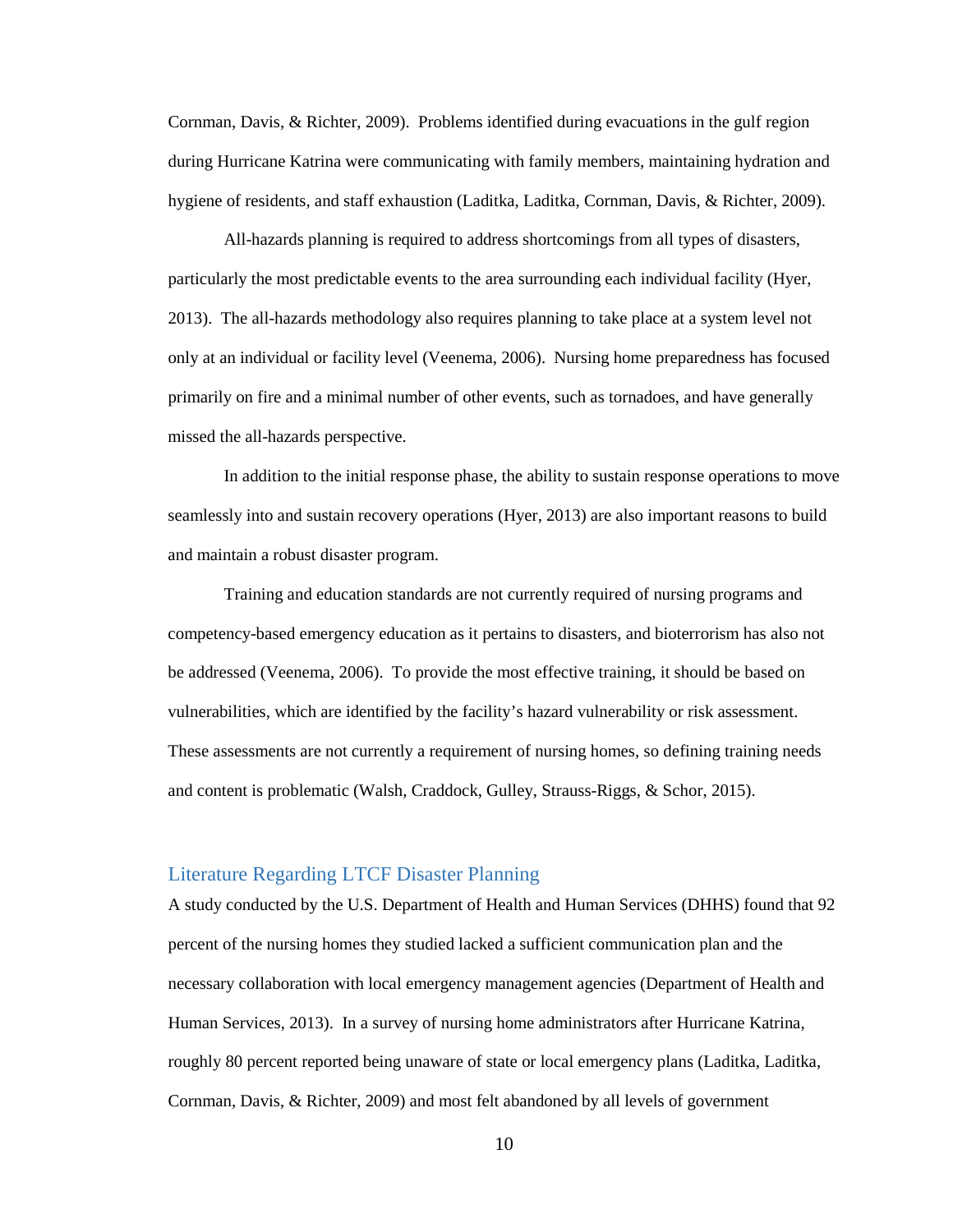throughout their ordeal (Blanchard & Dosa, 2009). Furthermore, many nursing homes after the 2004 hurricanes in Florida reported having no knowledge of or communication with the emergency operations center to report their status or request assistance (Hyer, 2013). A positive development in the recovery process after Katrina was a reported 73 percent increase in cooperation with state agencies (Blanchard & Dosa, 2009).

Nursing homes are seldom included in community planning and training (Laditka, Laditka, Cornman, Davis, & Richter, 2009) even though they are a major partner in the healthcare *system* approach to disaster preparedness. The absence of nursing homes from community emergency planning left many of them at the bottom of the list for acquiring critical supplies and resources after a disaster (Hyer, 2013). It has also minimized the sharing of already-developed policies, procedures, or other planning pieces that could benefit nursing homes in their preparedness efforts (Walsh, Craddock, Gulley, Strauss-Riggs, & Schor, 2015).

A newly emerging structure for community planning and training is the healthcare coalition (HCC). These groups develop preparedness plans on a regional basis to include many stakeholders, including hospitals, nursing homes, emergency medical services, outpatient providers, medical volunteers, emergency management and others to increase the response capacity of the healthcare system. The planning, training, and resource sharing that is a staple with the HCCs increases capacities and capabilities and reduces redundancy (Walsh, Craddock, Gulley, Strauss-Riggs, & Schor, 2015).

The DHHS study found that 71 percent lacked the details and relevant information to effectively execute their plans during a response (Department of Health and Human Services, 2013). The majority of nursing homes surveyed after Hurricane Katrina said they needed to improve their plans and increase collaboration in the areas of transportation, supplies, staffing, and communications (Laditka, Laditka, Cornman, Davis, & Richter, 2009).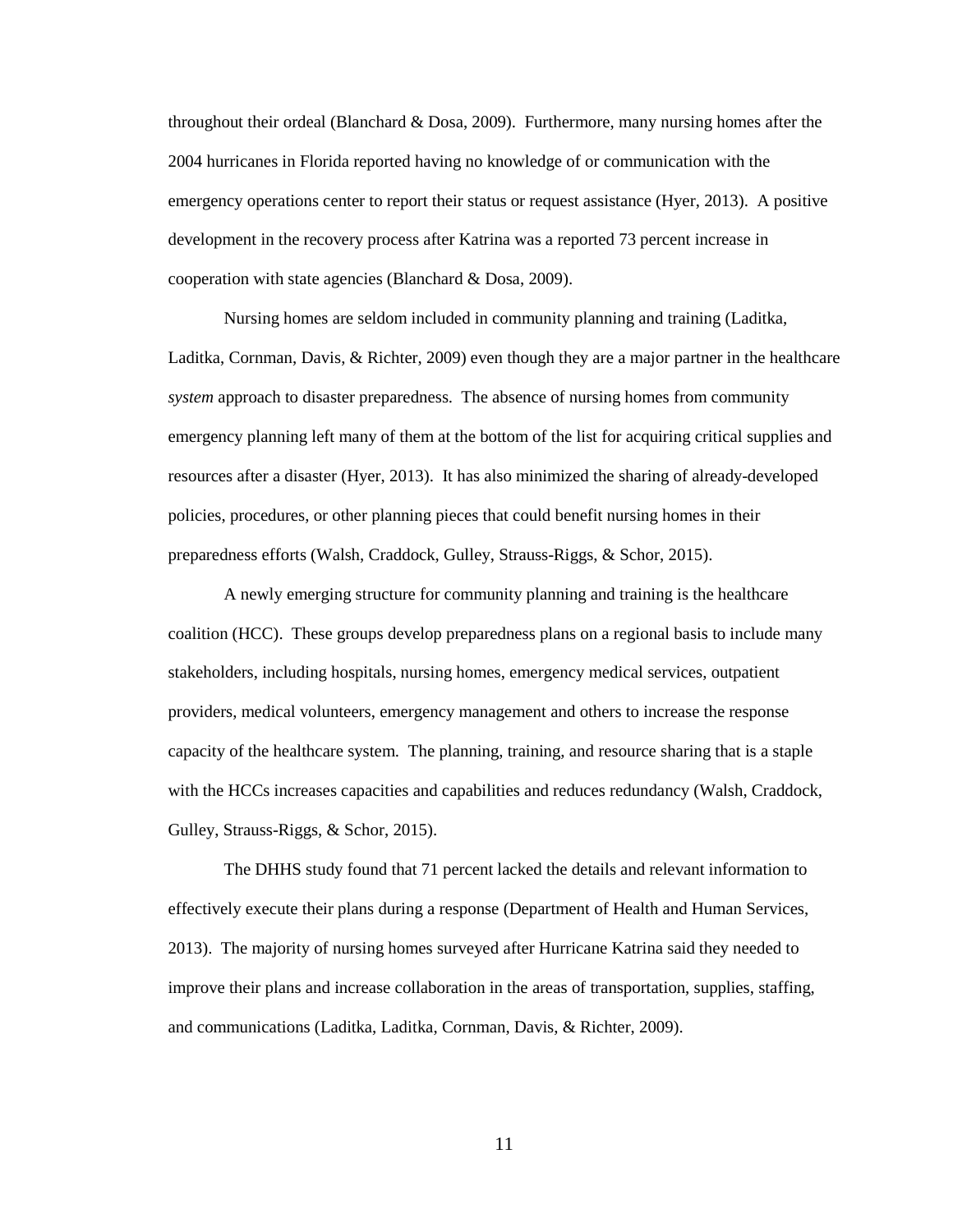The majority of nursing homes studied in the DHHS report did not use the CMS emergency preparedness checklist to guide their planning efforts and most nursing homes' plans lacked many of the recommended actions (Department of Health and Human Services, 2013).

Having a well-organized disaster plan has been reported as a positive from some nursing homes during the evacuations and response to Hurricane Katrina (Laditka, Laditka, Cornman, Davis, & Richter, 2009). Although it has been suggested that you can never do enough planning, it also true that your plan must be well-organized and functional (Dolan, Long Term Care: Lessons Learned from Impacted Facilities, 2011).

In a study conducted by Blanchard and Dosa comparing the readiness of nursing homes between Hurricanes Katrina and Gustav (a three-year interval), they found that much improvement had occurred in planning. Fewer logistical problems occurred, administrators had more confidence in their preparedness efforts, and collaboration with state agencies improved (Blanchard & Dosa, 2009), all positive progresses in planning efforts.

## <span id="page-13-0"></span>Literature Regarding Basic Employee Preparedness Knowledge

There is growing concern over the emergency preparedness training and education that healthcare professionals are receiving both in school and in the workplace. One survey of deans and directors of nursing schools showed that 75 percent of the respondents said their graduating nurses were unprepared in disaster management (Weiner, Irwin, Trangenstein, & Gordon, 2005). Nursing programs provide limited training and instruction in disaster preparedness (Weiner, Irwin, Trangenstein, & Gordon, 2005).

It is important to establish a minimum set of competencies for nurses to determine their role in a disaster as well as guide the development of the training and education program. Most degree nursing programs lack this disaster training in their curriculum (Pang, Chan, & Cheng, 2009). Adding disaster preparedness education and training to nursing degree requirements presents several challenges. One of the problems is that nursing schools report having trouble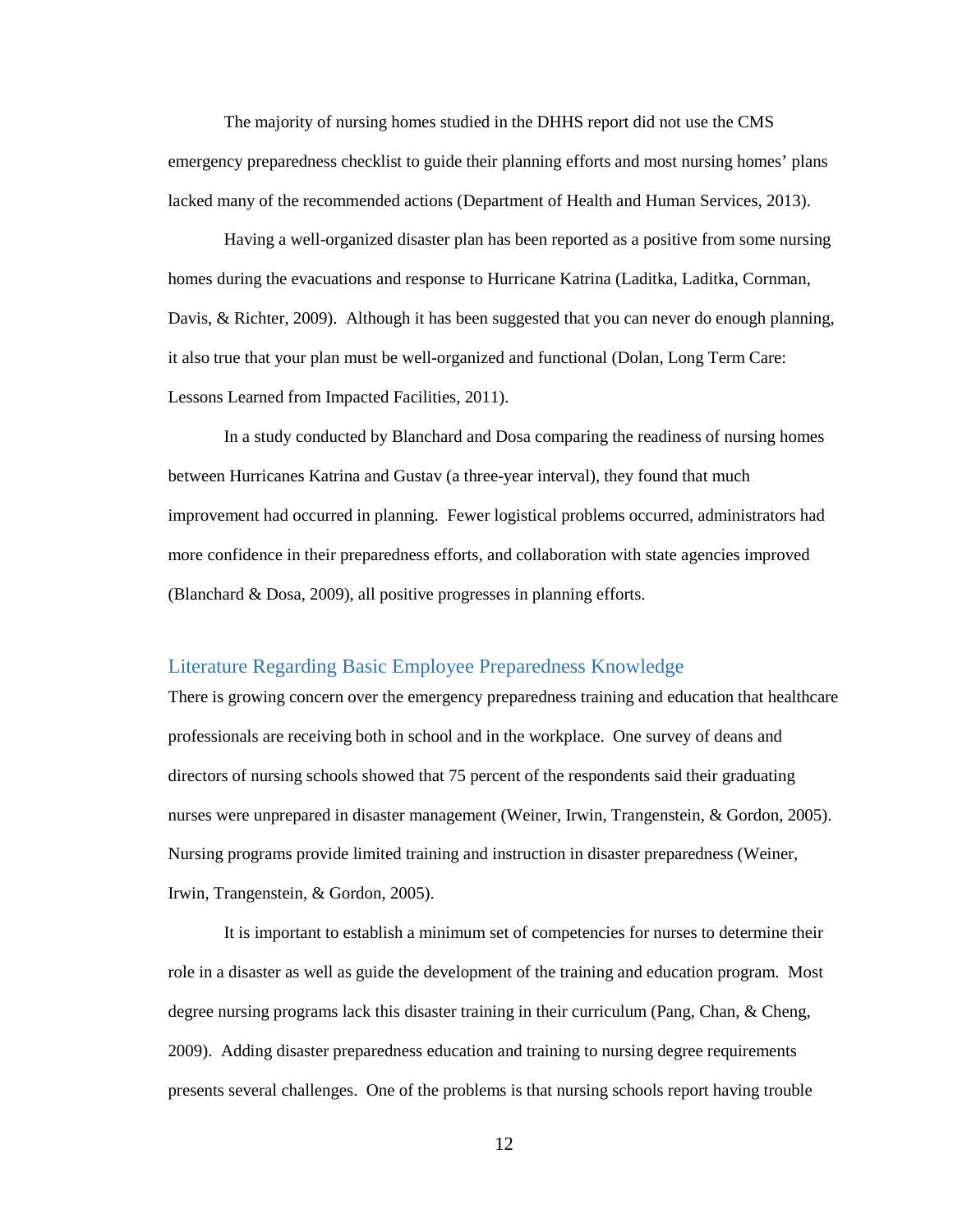finding subject matter experts in this area to provide the training and instruction (Weiner, Irwin, Trangenstein, & Gordon, 2005). Moreover, there is not a national standard determining what should be included in the curriculum, no agency to oversee its development, and an already packed schedule of requirements with little room to add new courses (Weiner, Irwin, Trangenstein, & Gordon, 2005).

There are further challenges regarding how to build capacity in today's nurses with a knowledge base and minimum set of skills to respond to the challenges and complexities of a variety of disasters. As the environment continually changes and disasters become more frequent and severe, it is more important than ever to recruit and train nurses that are able to respond to a disaster efficiently and effectively (Pang, Chan, & Cheng, 2009).

Nursing home providers are at an added disadvantage from hospital providers who many see trauma on a daily basis and were trained in trauma and emergency response. Nurses working at a long-term care facility do not work or plan for community disasters as part of their normal routine, so the amount of disaster preparedness training for them is significantly less than hospital nurses (Gebbie & Qureshi, 2002).

Additionally, disaster preparedness must go beyond nurses to anyone within the facility that is responsible for the physical and emotional safety and wellbeing of the individuals for whom they care (Laditka, Laditka, Cornman, Davis, & Richter, 2009). This could include social workers, administration, maintenance workers, and even office personnel. To forge an effective response it takes many skills, not just medical knowledge, from a range of personnel within a facility (Laditka, Laditka, Cornman, Davis, & Richter, 2009). Administration must lead this charge and make it among his/her priorities. Without this commitment from healthcare leaders, a valuable and successful preparedness program will likely not happen. This notion is supported by a survey that showed 76 percent of patient care providers indicated that preparedness training be limited to "less than one day per year" (Walsh, Craddock, Gulley, Strauss-Riggs, & Schor, 2015).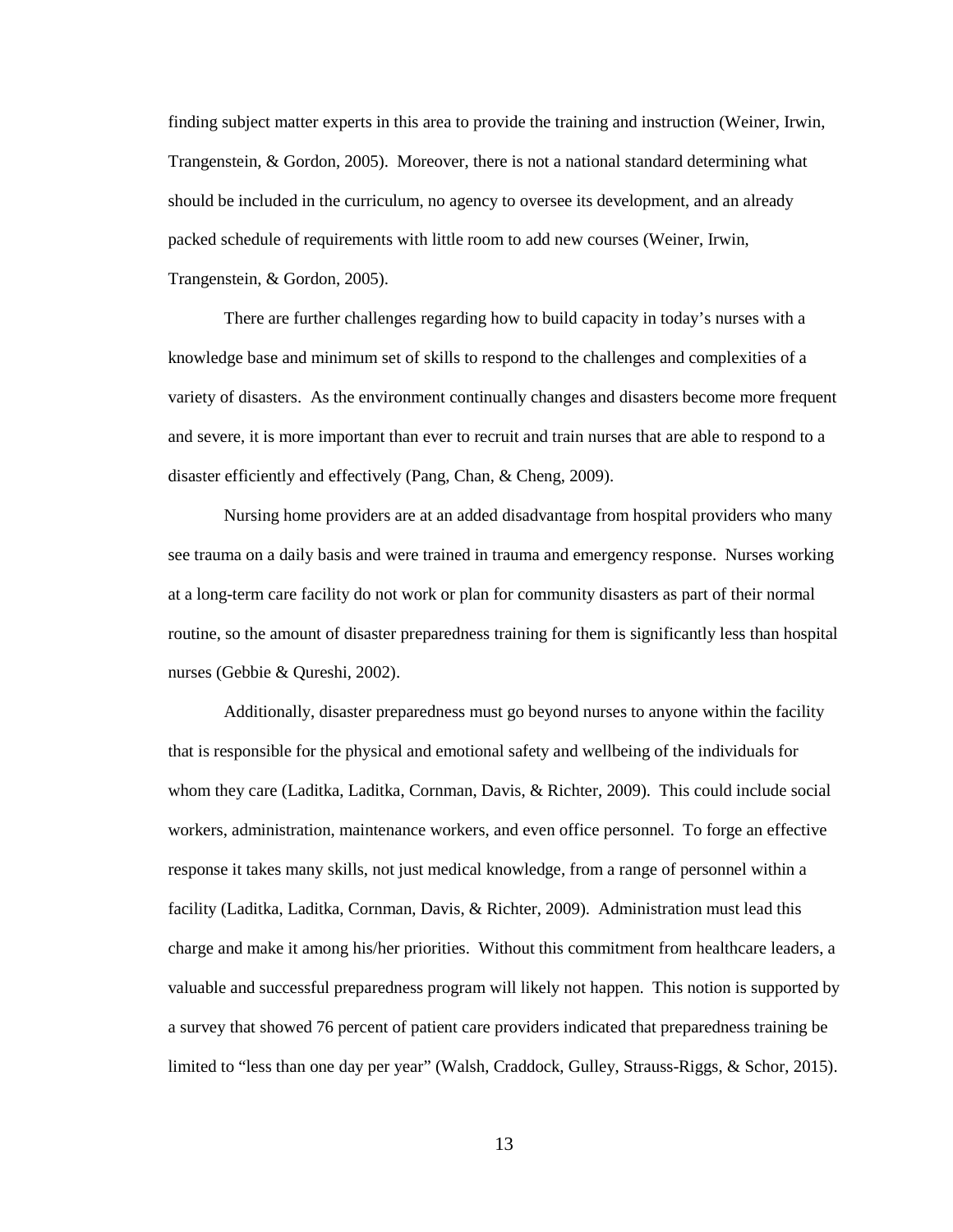Currently, many nursing homes do not adequately prepare their staff to respond to a disaster even though it is currently a participation requirement of CMS. In fact, the number may be concernedly low. Less than ten percent of nursing home administrators in one survey reported providing education to staff by conducting disaster drills, a fact that was backed by an OIG evaluation ten months after Katrina (Laditka, Laditka, Cornman, Davis, & Richter, 2009). The primary barrier to providing disaster training was reported as time constraints (Walsh, Craddock, Gulley, Strauss-Riggs, & Schor, 2015). It is imperative that administration and nursing leaders develop a program that works for their needs and fits within the constructs of their organization.

#### <span id="page-15-0"></span>Lessons Learned in Relation to Planning and Training Gaps

The six topics chosen for the educational sessions for this project were specifically outlined in the proposed new regulations by CMS because they have been identified from past disasters as significant problems and/or gaps in the subsequent response operations. Below is information that will be included in the educational sessions as significant lessons learned from previous disaster responses and possibly details that will need to be included or further explored by project participants for their facility's disaster plans and future training and education.

Many of these topics were also cited by nursing home staff as helpful elements in caring for evacuees after Katrina or other disasters including internal and external collaboration, having a useful preparedness plan, having extra supplies available and dependable staff (Laditka, Laditka, Cornman, Davis, & Richter, 2009).

#### <span id="page-15-1"></span>1. Communication and Collaboration

• Collaborating with agencies within the emergency management and response system became noticeably important after Katrina, which prompted nursing homes to revise their plans to incorporate incident command information specific to nursing homes into their disaster plans (Hyer, 2013).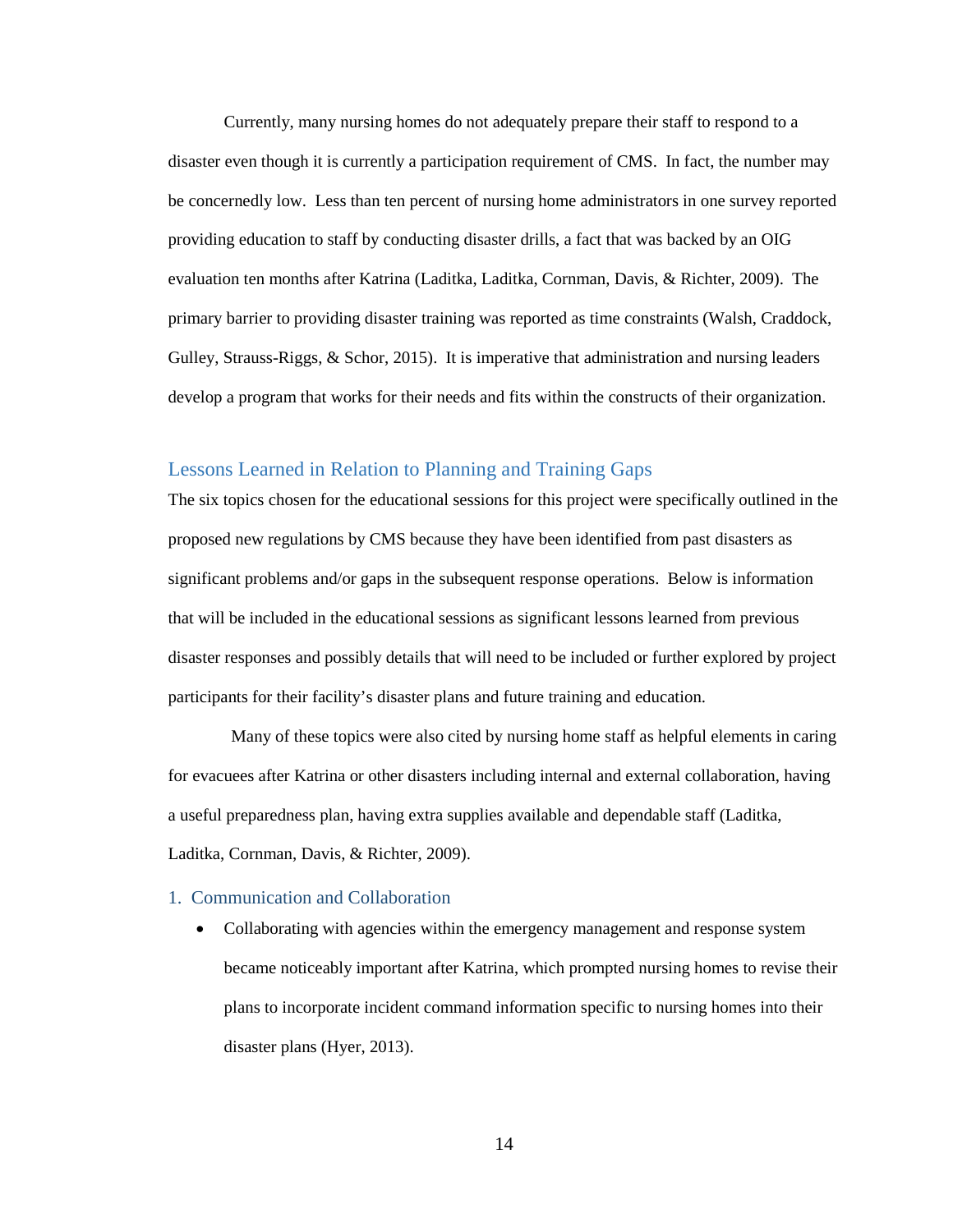- Those Florida nursing homes who had a collaborative relationship with emergency management before the hurricanes of 2004 were "far more likely" to procure assistance from local emergency responders than those who did not have a prior relationship (Hyer, 2013).
- Nursing homes often did not have the phone numbers of local or state emergency management officials to call after a disaster (Hyer, 2013).
- Alternate forms of communication (e.g. satellite phones or radios) are recommended to aid in communication between facilities and to government emergency response agencies (Cefalu, 2006).
- Recognizing their vulnerability of not being a priority healthcare facility, many long-term care facilities are developing mutual aid agreements with other partners and response agencies (Hyer, 2013).
- Joining a healthcare coalition provided a forum for collaboration with many organizations, building capacities and capabilities, understanding and filling community gaps and resources, and planning alliances (Walsh, Craddock, Gulley, Strauss-Riggs, & Schor, 2015).

## <span id="page-16-0"></span>2. Evacuation and Patient and Information Tracking

- Sharing patient information and associated documentation has been a significant problem with facilities during hurricanes and subsequent flooding (Department of Health and Human Services, 2013). Improve and create a basic resident identification, personal and medical information, and photo identification system (Dolan, Long Term Care: Lessons Learned from Impacted Facilities, 2011).
- Tracking residents who were spread to alternate facilities was difficult (Levinson, 2012).
- In many disasters transportation is the weakest link in the 'evacuation chain' (Benson, n.d.). Evacuation issues that arose after the hurricanes were due to the fact that facilities could not secure transportation (Department of Health and Human Services, 2013). Plans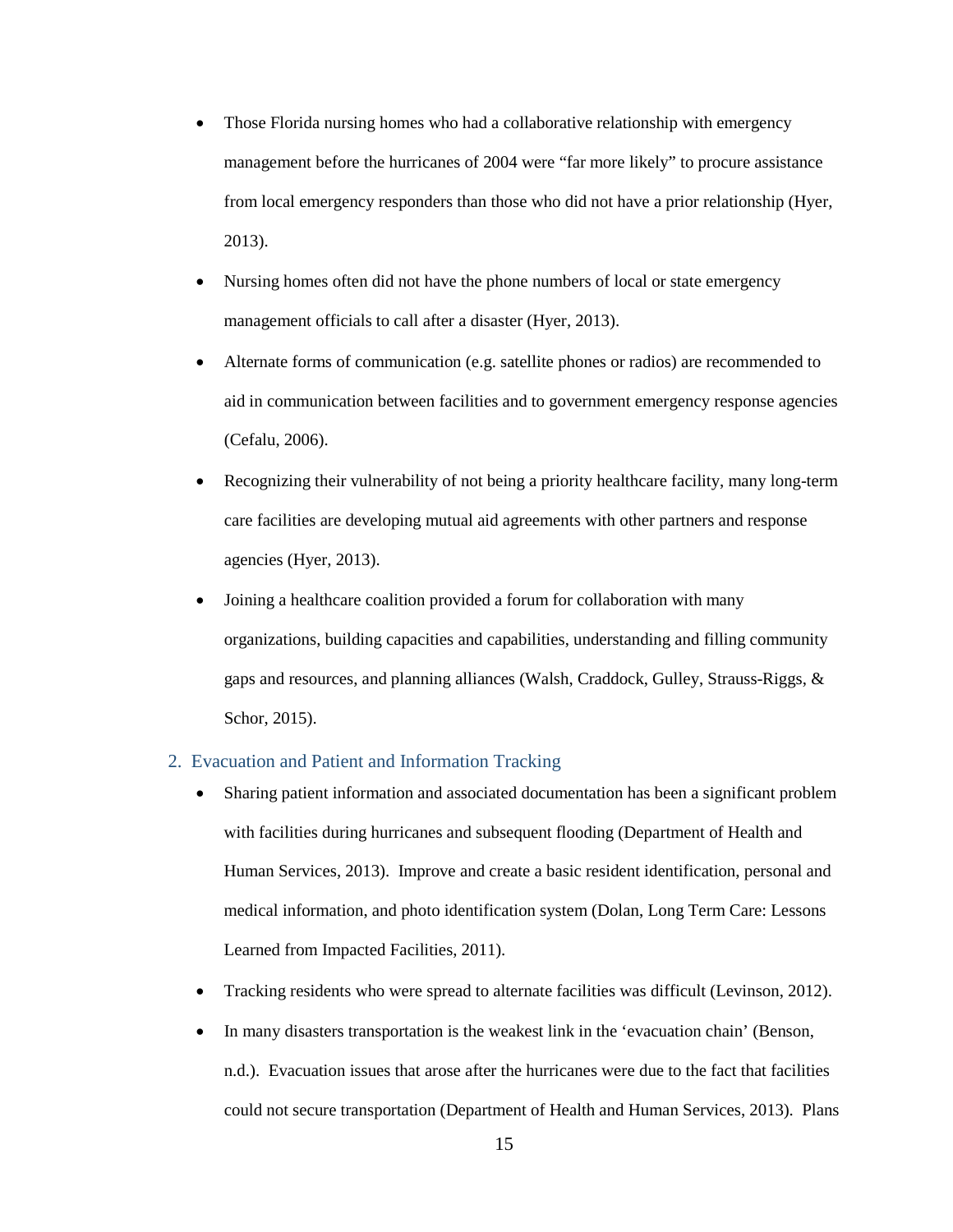can "never have enough transportation" identified (Dolan, Long Term Care: Lessons Learned from Impacted Facilities, 2011).

- Ninety-six percent of the plans reviewed did not include how to handle residents' illness or death while being evacuated (Levinson, 2012). Significant morbidity issues occurred during evacuation, including traumatic falls, hip fractures, and heart attacks (Blanchard & Dosa, 2009). Evacuation causes higher morbidity and mortality than sheltering-in-place (Hyer, 2013).
- Challenges of evacuating nursing home residents after Katrina included communicating with families, staff exhaustion, and lack of supplies to maintain hygiene and hydration of resident evacuees (Laditka, Laditka, Cornman, Davis, & Richter, 2009).
- Identifying receiving facilities at the time of a disaster (not having prior agreements in place) was a monumental task (Levinson, 2012).
- In preparing for evacuation all residents were triaged by mobility status and a personal bag was developed to include a change of clothes, medical record, medications and associated pharmaceutical records (Hyer, 2013). Develop a triage plan to evacuate the frailest residents first, possibly a day before other residents (Blanchard & Dosa, 2009).
- Keep vital medication records in a separate (backup) location to ensure access after a disaster (Cefalu, 2006).
- Most administrators felt conflicted in the decision to evacuate or shelter-in-place (SIP) with little assistance and felt pressure to evacuate even though they preferred to SIP (Blanchard & Dosa, 2009).

#### <span id="page-17-0"></span>3. Shelter-in-Place (SIP)

• SIP results in the rapid depletion of supplies and subsistence needs (Department of Health and Human Services, 2013). None of the plans that were reviewed specified the amount of water required for SIP (Levinson, 2012). Several nursing homes reported the importance of having extra supplies (Laditka, Laditka, Cornman, Davis, & Richter, 2009)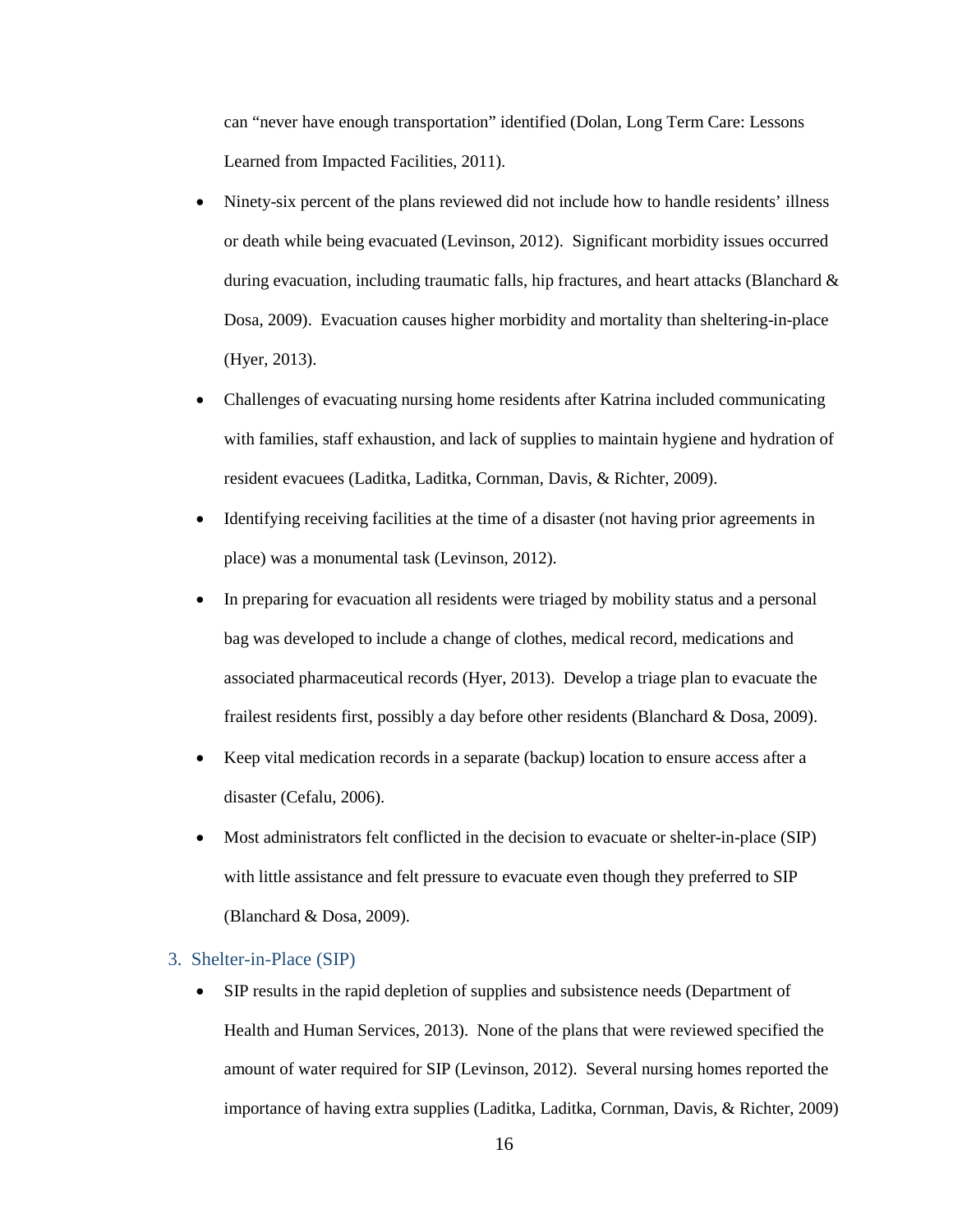or ensuring that all resources can be replenished in the aftermath of the event (Hyer, 2013).

- Plans need to include provisions for visitors, families, and volunteers (Department of Health and Human Services, 2013).
- Supplies that need to be ready to accompany each vehicle include hygiene and medical supplies, food, water, towels and oxygen to last a significant amount of time (Cefalu, 2006).
- <span id="page-18-0"></span>4. Emergency Staffing.
	- The majority of the plans reviewed did not include ways for ensuring sufficient staffing levels (Levinson, 2012).
	- Staff reported that caring for evacuees was difficult because the evacuees were in poor physical and mental condition (Laditka, Laditka, Cornman, Davis, & Richter, 2009), thus having extra helpers can become vital.
	- Staff exhaustion became an issues because of the overtime and extra work required to provide continuous care (Laditka, Laditka, Cornman, Davis, & Richter, 2009). The impact of the tornado on employees was devastating that will "take time and there will always be a lasting impact" (Dolan, Long Term Care: Lessons Learned from Impacted Facilities, 2011).
	- Plans needed to include how to use volunteers (organized volunteers such as from the Medical Reserve Corp and spontaneous) and what tasks are appropriate for them (Hyer, 2013).
	- During a disaster response, many staff are used in a capacity other than their normal job. Cross-training, education, and training for all staff members increases capabilities (Laditka, Laditka, Cornman, Davis, & Richter, 2009).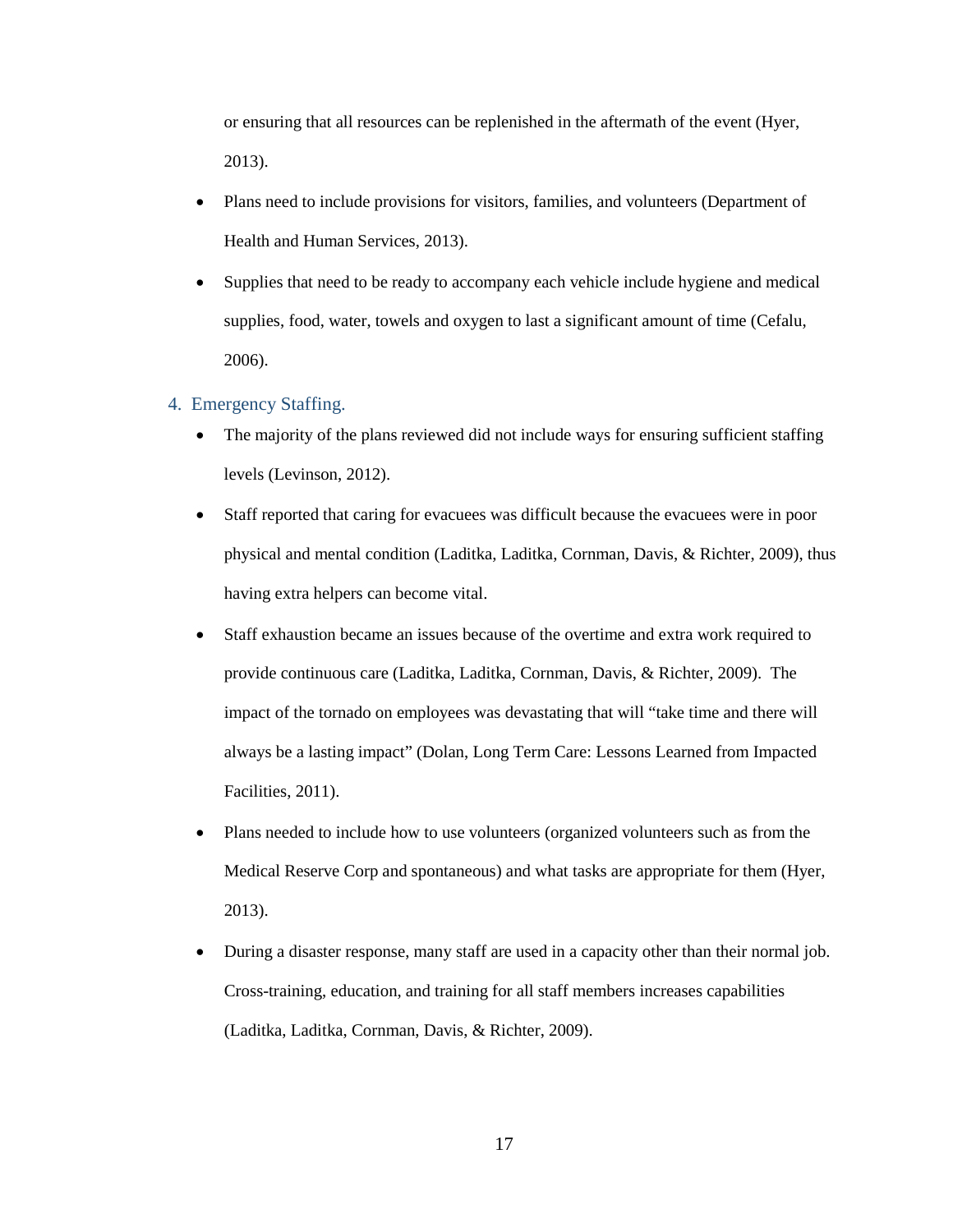#### <span id="page-19-0"></span>5. Resident Surge

- Resident population could double overnight (Cefalu, 2006). During Super Storm Sandy one nursing home told emergency responders they could accept twenty residents as part of their surge plans; they received 40 (Montgomery, 2014).
- Residents should be triage upon arrival (Cefalu, 2006).
- Incoming evacuees may need new orders issued if arriving without medical and dietary records, thus close and early contact with medical direction is critical (Cefalu, 2006).

#### <span id="page-19-1"></span>6. Training and Testing

- The importance of preparedness training and well planned and systematic exercises cannot be understated (Laditka, Laditka, Cornman, Davis, & Richter, 2009).
- As mentioned above 80 percent of nursing homes met federal standards for emergency training even as these standards have proven to be inadequate (Department of Health and Human Services, 2013).
- Core and basic training is an ongoing need because of employee turnover and the need for continual review. Focusing on care capabilities is important (Walsh, Craddock, Gulley, Strauss-Riggs, & Schor, 2015).
- Plans that are never practiced or not understood will likely be useless (Gebbie & Oureshi, 2002).
- None of the nursing homes reviewed had participated in regional preparedness exercises before the disaster (Levinson, 2012).

# <span id="page-19-3"></span><span id="page-19-2"></span>CHAPTER 3: METHODS AND PROJECT DESIGN Project Outline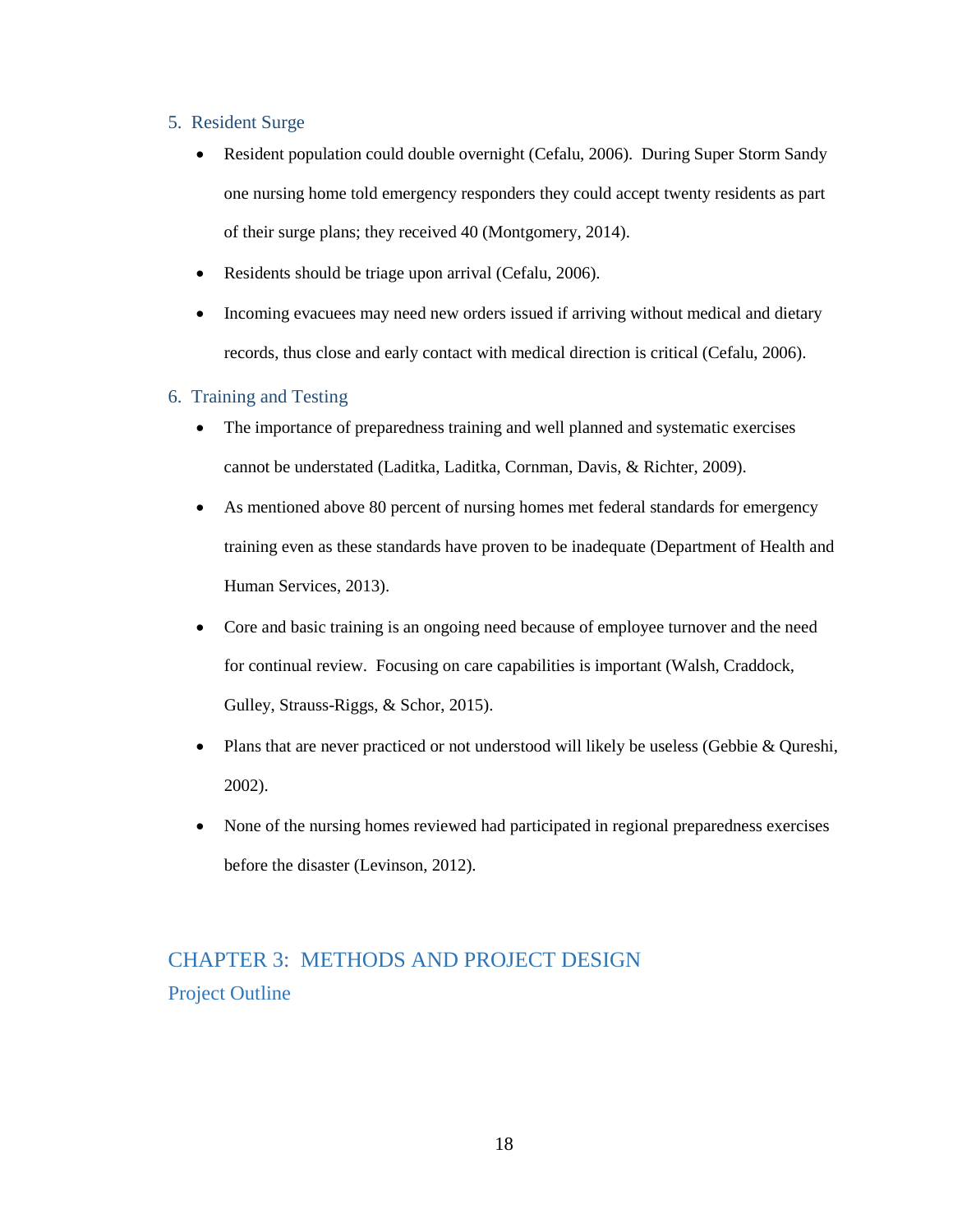#### <span id="page-20-0"></span>Project Objective

The goal of this project is to be able to assist long-term care facilities with their disaster preparedness planning and staff education and subsequently be able to measure the increase in staff knowledge about disaster preparedness.

I intended at the genesis of this project to show that with six 1-hour educational sessions participants will increase their preparedness knowledge by a minimum of 25 percent.

#### <span id="page-20-1"></span>Study Population

My study population consists of rural long-term care facilities in 15 counties in southwest

Nebraska. Participants hold a variety of positions within their facilities (e.g. safety,

administration, nursing, ward clerks, maintenance, etc.). Recruitment was conducted from a

convenience sample through already established long-term care facility contacts of Southwest

Nebraska Public Health Department (SWNPHD) and the Nebraska Plains Healthcare Coalition

(NPHCC).

#### <span id="page-20-2"></span>Test Design

The thirty-question test was designed to include two or more questions for each of the six focus areas, as well as facility and demographic information. The number of questions per topic area are as follows:

| • Topic 2—Evacuation, Patient Tracking and Identification  5 questions |  |
|------------------------------------------------------------------------|--|
|                                                                        |  |
|                                                                        |  |
|                                                                        |  |
|                                                                        |  |
|                                                                        |  |

Facility, demographic, and personal information was captured with five questions which asked the participant to identify the:

- Licensed bed capacity of their facility.
- Current number of residents of their facility.
- Participant's position or title of employment for the facility
- Participant's perception of how well their current disaster plan meets CMS' new preparedness regulations.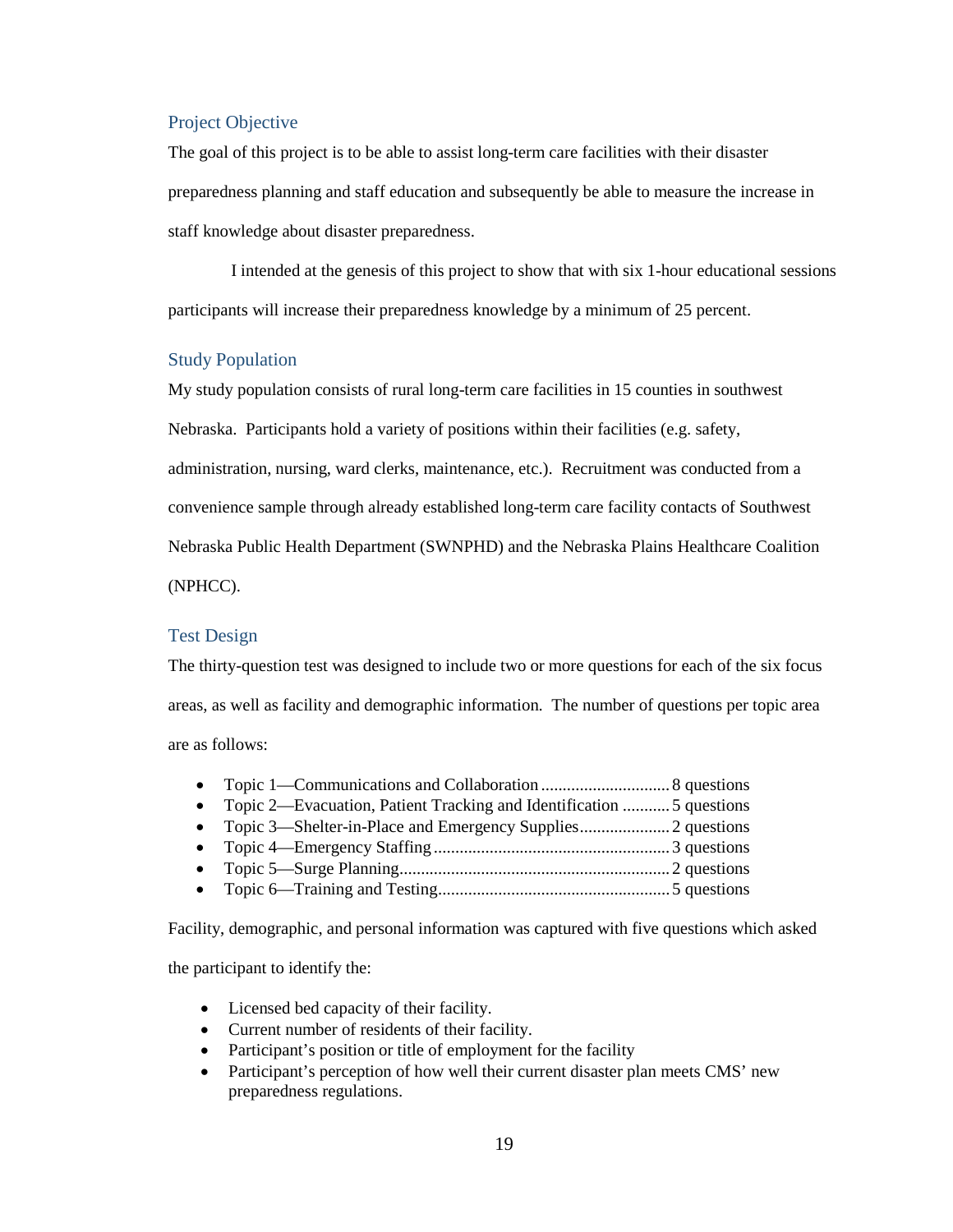• Participant's ranking of their understanding and knowledge of emergency preparedness. Confidentiality was assured to all participants by using the web-based survey program, Survey Monkey.

#### <span id="page-21-0"></span>Project Design

All regional nursing homes were contacted via email or phone and asked to participate by selecting at least three employees to join in the project. Coordination of the project among the participants was then done through email. Selecting participants in this manner may have created self-selection bias; possibly those who are generally more familiar with emergency procedures. Submission of the project was reviewed by the Internal Review Board of the University of Nebraska Medical Center (UNMC).

This project began with all participants completing a pretest consisting of 30 questions regarding general and nursing home preparedness, which will incorporate the six CMS topics outlined above. The pretest was offered through Survey Monkey, a web-based data collection program. A link was provided via email to all participants in which they can follow electronically to the pretest on Survey Monkey. Some of the pretests were completed and submitted electronically through the Survey Monkey program, while other participants chose to complete their test manually with pen and paper.

After the pretest was completed, I led six 1-hour educational sessions with all study participants via conference call and/or GoToMeeting, a web-based conferencing system. The conferencing/educational sessions were recorded (both audio and visual via the GoToMeeting system) for those participants who were absent from the educational sessions and provided to him/her via a link in Dropbox (an online file hosting service) for viewing at their convenience.

Each session covered one of the following topics:

- 1. Communication plan
- 2. Evacuation plan / Resident identification, information & tracking
- 3. SIP plan / Emergency supplies
- 4. Emergency staffing
- 5. Resident surge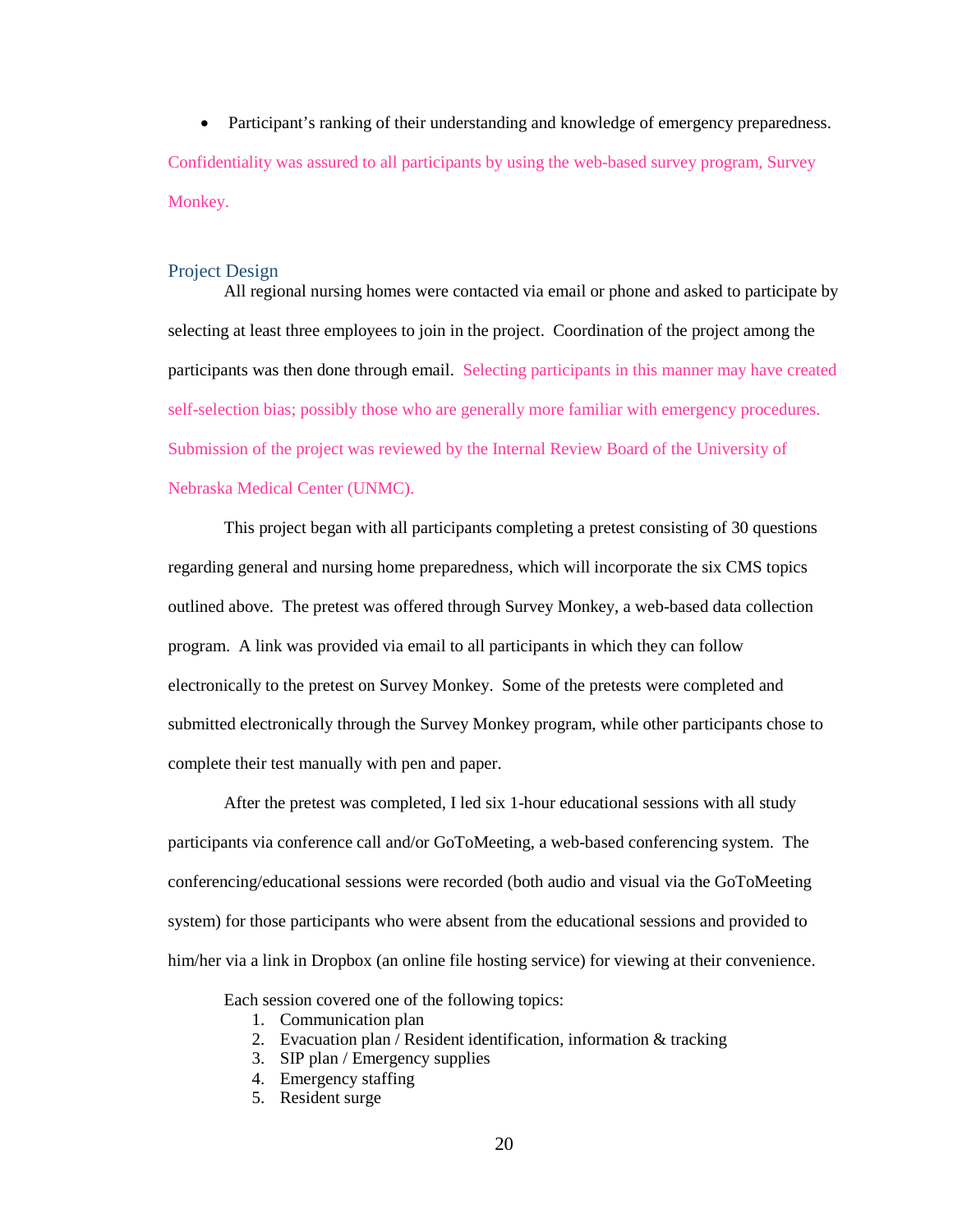#### 6. Training and testing

The educational sessions included a review of a plan template containing vital planning information retrieved from a literature review that should conceivably be included in each participant's plans. We discussed the information included in the template and why it's important to preparedness. Pertinent supplemental material was also included, such as applicable forms and data. Additionally, lessons learned from past disasters related to the above topics was reviewed. A sample of the lessons learned data is included above.

Once all six of the educational sessions were concluded, the participants completed a post-test identical to the pretest in content and delivery. I used manual and Survey Monkey's capabilities to aggregate and compile the test data, which was used to show any change in baseline preparedness knowledge among participants.

### <span id="page-22-0"></span>**Timeline**

| August        | Have project participants in place    |  |
|---------------|---------------------------------------|--|
| September     | Approval of project                   |  |
| October       | Administer pretest                    |  |
| October-April | Six 1-hour education/planning session |  |
| April         | Administer post-test                  |  |
| June          | Committee have final project          |  |
| July          | Final presentation                    |  |

#### <span id="page-22-1"></span>Results Analysis

Descripted statistics were used to examine demographic information. Chi-Square tests were used to examine the association between variables. The T-test was used with paired samples.

## <span id="page-22-2"></span>CHAPTER 4: RESULTS

#### <span id="page-22-3"></span>**Demographics**

The tests included five questions to capture facility, demographic and personal information from each participant including: licensed bed capacity, current number of residents, the position or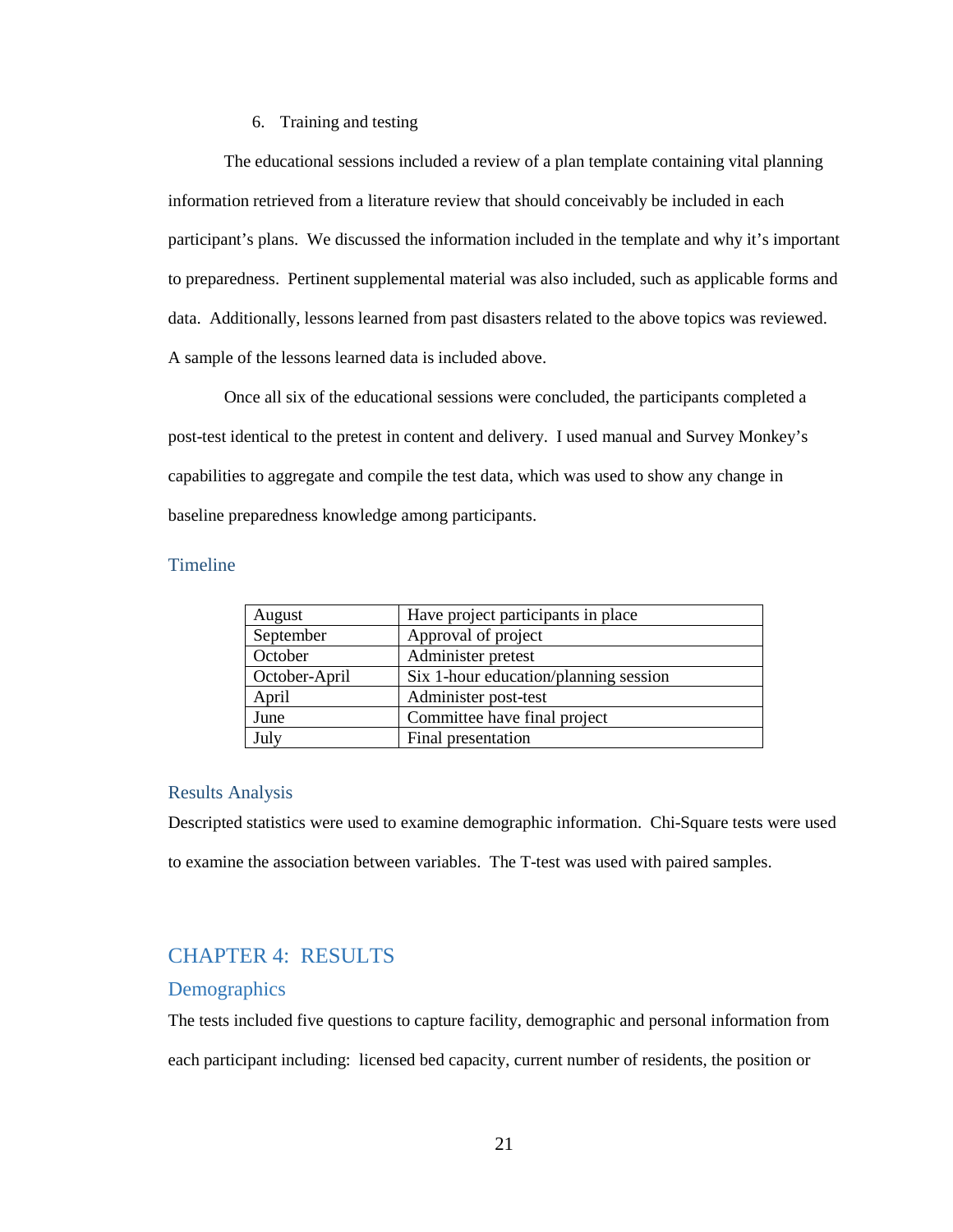title of the participant, the participant's perception of the completeness of their facility's disaster plan, and the participant's perception of their own preparedness knowledge.

#### <span id="page-23-0"></span>Licensed Bed Capacity Results

Of the six participants who completed the project, two were employed at a facility that licensed 26-50 beds and four participants were from facilities with 50 or more beds. None of the participants identified with a 0-25 bed facility.

Those who worked in a 26-50 bed facility scored higher on their pretest than those from 50+ bed facilities with scores of 60% and 32% respectively. However, the larger facilities scored better on the post-test (98%) than the smaller facilities (96%). (See Table 1)

<span id="page-23-2"></span>

| Table 1: Pretest and post-test scores compared for facility's bed capacity |                          |               |  |
|----------------------------------------------------------------------------|--------------------------|---------------|--|
| Facility's Bed                                                             | <b>Average Post-test</b> |               |  |
| Capacity                                                                   | <b>Scores</b>            | <b>Scores</b> |  |
| $26 - 50$                                                                  | 60%                      | 96%           |  |
| 50+                                                                        | 32%                      | 98%           |  |

#### <span id="page-23-1"></span>Resident Population Results

When asked how many residents each participant currently cared for in their facilities, one participant had the response of 15-30, two participants had the response of 31-45 residents and three participants responded as 46 or more residents under their care.

The pretest scores of those facilities who care for fewer residents were higher than those with more residents; the 15-30 resident facility scored 72%, 31-45 resident facilities scored an average of 38%, and facilities with 46 or more residents scored an average of 33% on the pretest.

The smaller facility also showed the highest post-test score with 100% accuracy. Facilities housing 31-45 residents scored 94% and facilities housing 46 or more residents score 97% on the post-test (see Table 2).

<span id="page-23-3"></span>

| Table 2: Test Scores According to Number of Residents                     |               |               |  |  |
|---------------------------------------------------------------------------|---------------|---------------|--|--|
| Facility's Resident<br><b>Average Post-test</b><br><b>Average Pretest</b> |               |               |  |  |
| Population                                                                | <b>Scores</b> | <b>Scores</b> |  |  |
| 15-30 residents                                                           | 72%           | 100\%         |  |  |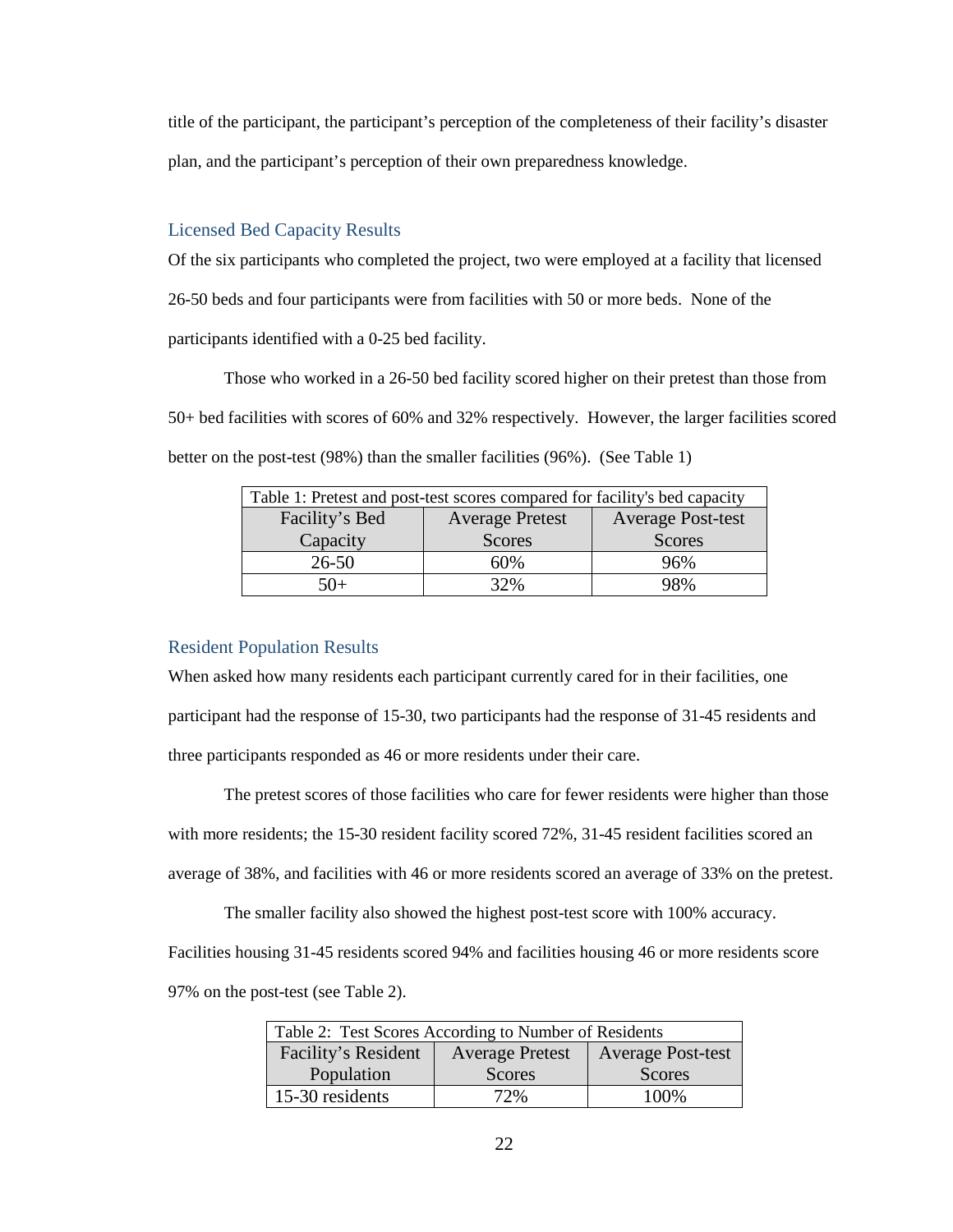| 31-45 residents | 8%  |    |
|-----------------|-----|----|
| $46+$ residents | 33% | 7% |

#### <span id="page-24-0"></span>Position/Title Results

Each participant was asked to identify their position or title as employed by the facility. Three participants identified as administration and three identified as a nurse, CNA, or other provider. There were no participants that identified their title or position as safety, risk, or emergency management or as ward clerk, clerical, or maintenance worker.

Administration did better on both the pretest (47%) and the post-test (100%) than did those who identify as a nurse, CNA, or other provider, who averaged 36% on their pretest and 98% on their post-test (see Table 3).

<span id="page-24-2"></span>

| Table 3: Pretest scores compared to position/title |         |           |  |
|----------------------------------------------------|---------|-----------|--|
| Position/Title                                     | Pretest | Post-test |  |
|                                                    | Average | Average   |  |
| Administration                                     | 47%     | 100%      |  |
| Nurse, CNA, other provider                         | 36%     | 98%       |  |

#### <span id="page-24-1"></span>Overall and Individual Test Results

Although there were several participants who took part in the educational sessions, the pretest and/or the posttest, only six participants completed all six sessions and both tests. These participants are referred to as Participants 1-6.

The tests included 25 multiple-choice questions that tested the participant's knowledge

of emergency preparedness. The

table below shows the results of both the pretest and post-test of each participant.

Table 4 shows each participants raw test scores and

<span id="page-24-3"></span>

| Table 4: Participants' Raw Test Scores |                |                |              |               |
|----------------------------------------|----------------|----------------|--------------|---------------|
| Participant                            | <b>Pretest</b> | <b>Pretest</b> | Post-test    | Post-test     |
|                                        | <b>Score</b>   | $\frac{0}{0}$  | <b>Score</b> | $\frac{0}{0}$ |
|                                        | 18             | 0.72           | 25           | 1.00          |
| 2                                      |                | 0.28           | 24           | 0.96          |
|                                        |                | 0.28           | 24           | 0.96          |
|                                        | 13             | 0.52           | 25           | 1.00          |
|                                        | 5              | 0.20           | 25           | 1.00          |
|                                        | 12             | 0.48           | 23           | በ ዓን          |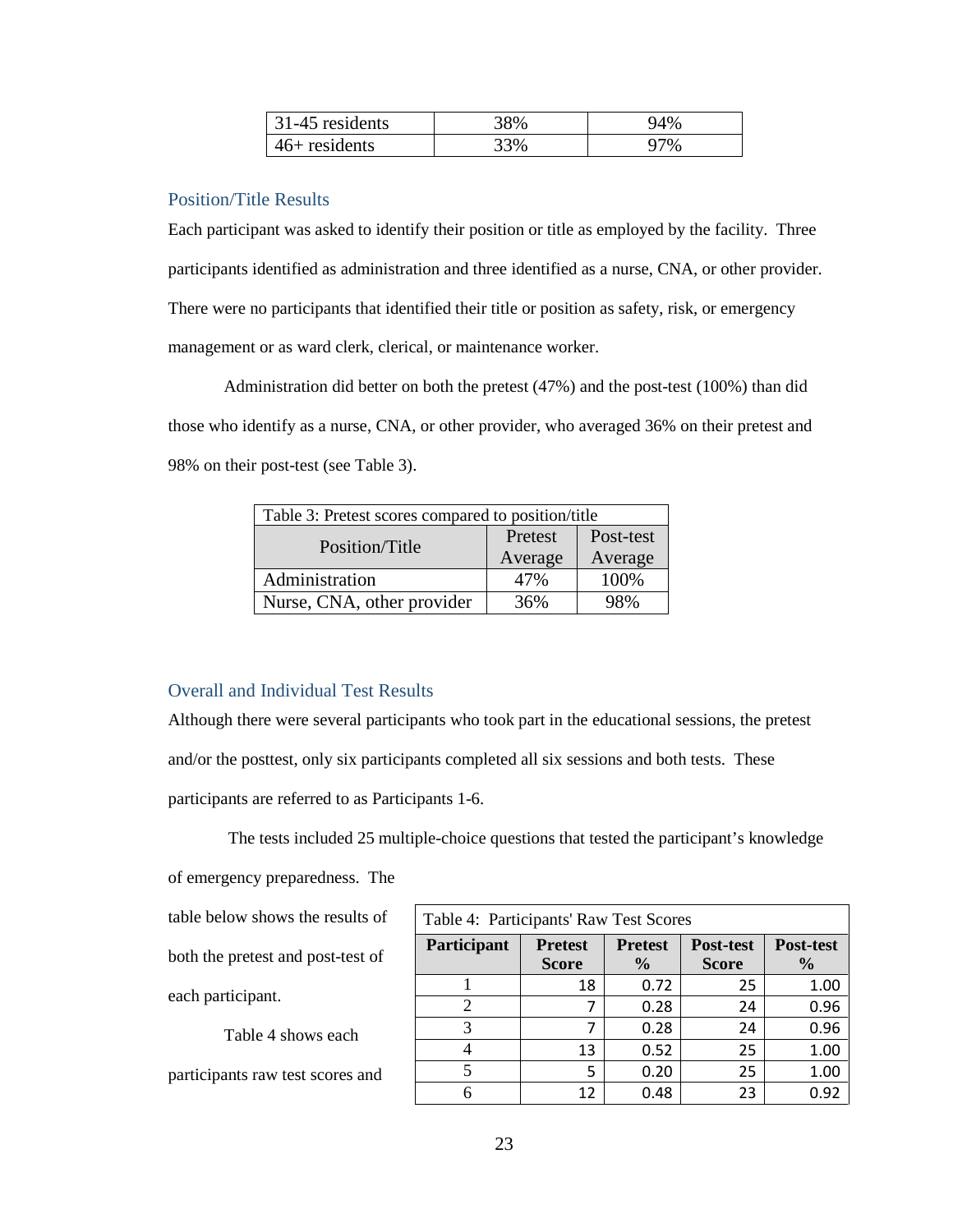the percentage accordingly. Figure 1 demonstrates the increase between the pretest and post-test for each participant. Each participant showed an increase in knowledge from the score of their pretest to the score of their post-test. Participant 1 increased their score by 28%, Participant 2 and 3 by 68%, Participant 4 by 48%, Participant 5 by 80%, and Participant 6 by 44% (see Figure 1). The average increase by all participants was 56%.





## <span id="page-25-0"></span>Personal (Subjective) Ranking of Completeness of Current Disaster Plan

The participants were asked to rank how well they thought their current plan includes the new Center for Medicare and Medicaid Services' (CMS) requirements. They were given five choices that included: 1.) I don't know, 2.) <25%, 3.) 26-50%, 4.) 51-75%, and 5.) 76-100%.

Two participants' perceptions increased, 1 participant's perception decreased, and three remained the same (see Table 5).

<span id="page-25-1"></span>

| Table 5: Perception of Completeness of |                |           |  |  |
|----------------------------------------|----------------|-----------|--|--|
| Disaster Plans                         |                |           |  |  |
|                                        | <b>Pretest</b> | Post-test |  |  |
| I don't know                           | 235            | 3         |  |  |
| $<25\%$                                |                |           |  |  |
| 26-50%                                 |                | 156       |  |  |
| 51-75%                                 | 6              |           |  |  |
| 76-100%                                |                | 2 A       |  |  |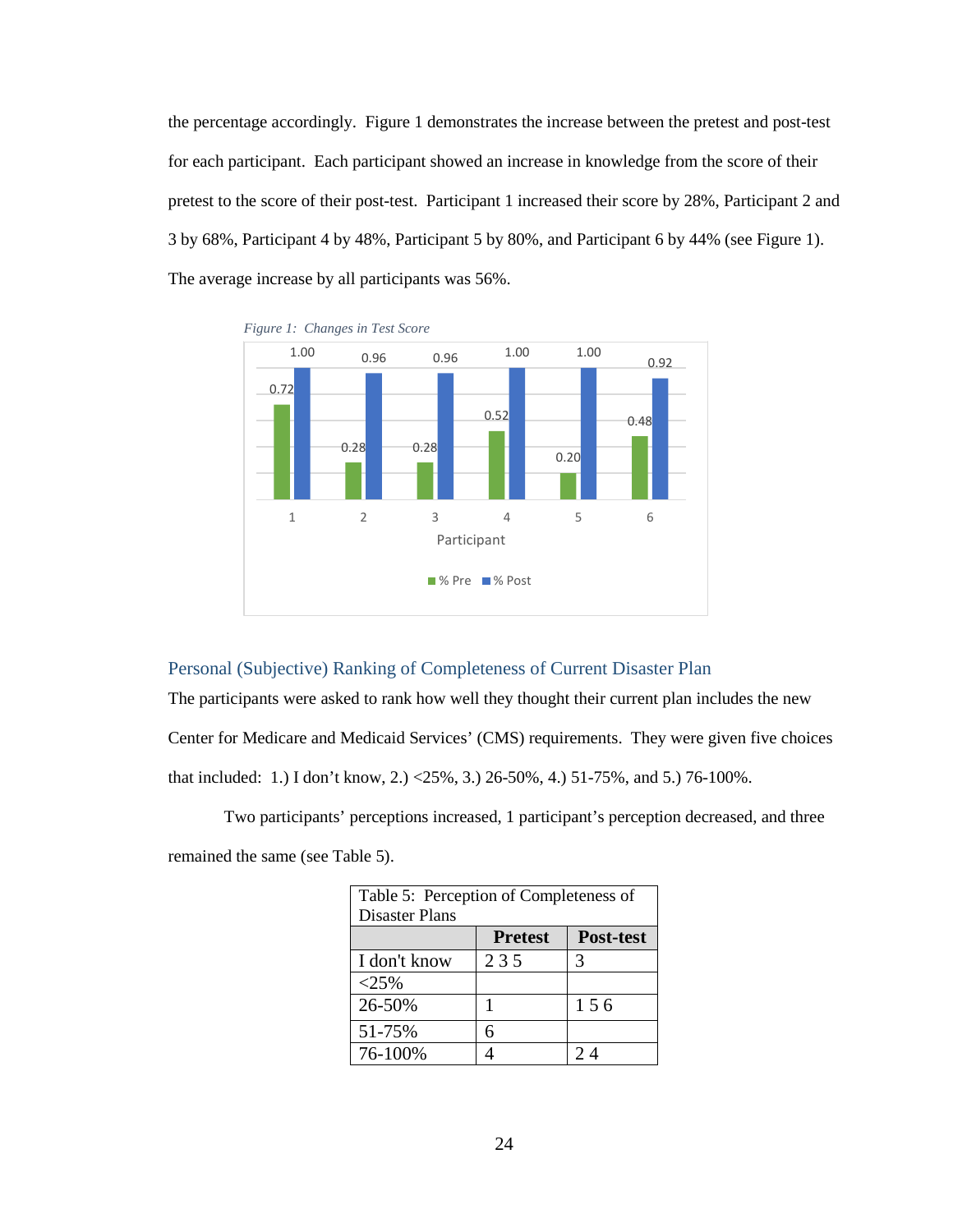## <span id="page-26-0"></span>Personal (Subjective) Ranking of Preparedness Knowledge Results

Question Five asked, "How would you rate your understanding and/or knowledge of emergency preparedness?" The five choices given were 1.) I know very little, 2.) I have some knowledge, 3.) I have a basic understanding, 4.) I have a significant understanding, and 5.) I have a comprehensive/complete understanding.

For easy comparison, a typical academic letter grade is assigned to each of the above answer choices and compared with the letter grade that would have been assigned to the score each individual earned from their pretest (see Table 6). The letter grade that is assigned to each answer is as follows:

The letter grades assigned to the pretest scores are as follows:

- 90-100%........................A
- 80-89% ..............................B
- 70-79%..........................C
- 60-69%..........................D
- >59%.............................F

| Table 6: Comparison of actual and perceived |                                     |                       |  |
|---------------------------------------------|-------------------------------------|-----------------------|--|
|                                             | knowledge of emergency preparedness |                       |  |
|                                             | Perceived                           | <b>Actual Pretest</b> |  |
| Participant                                 | knowledge                           | Letter Grade          |  |
|                                             |                                     |                       |  |
|                                             |                                     |                       |  |
|                                             |                                     |                       |  |
|                                             | R                                   |                       |  |
|                                             | ⊂                                   |                       |  |
|                                             |                                     |                       |  |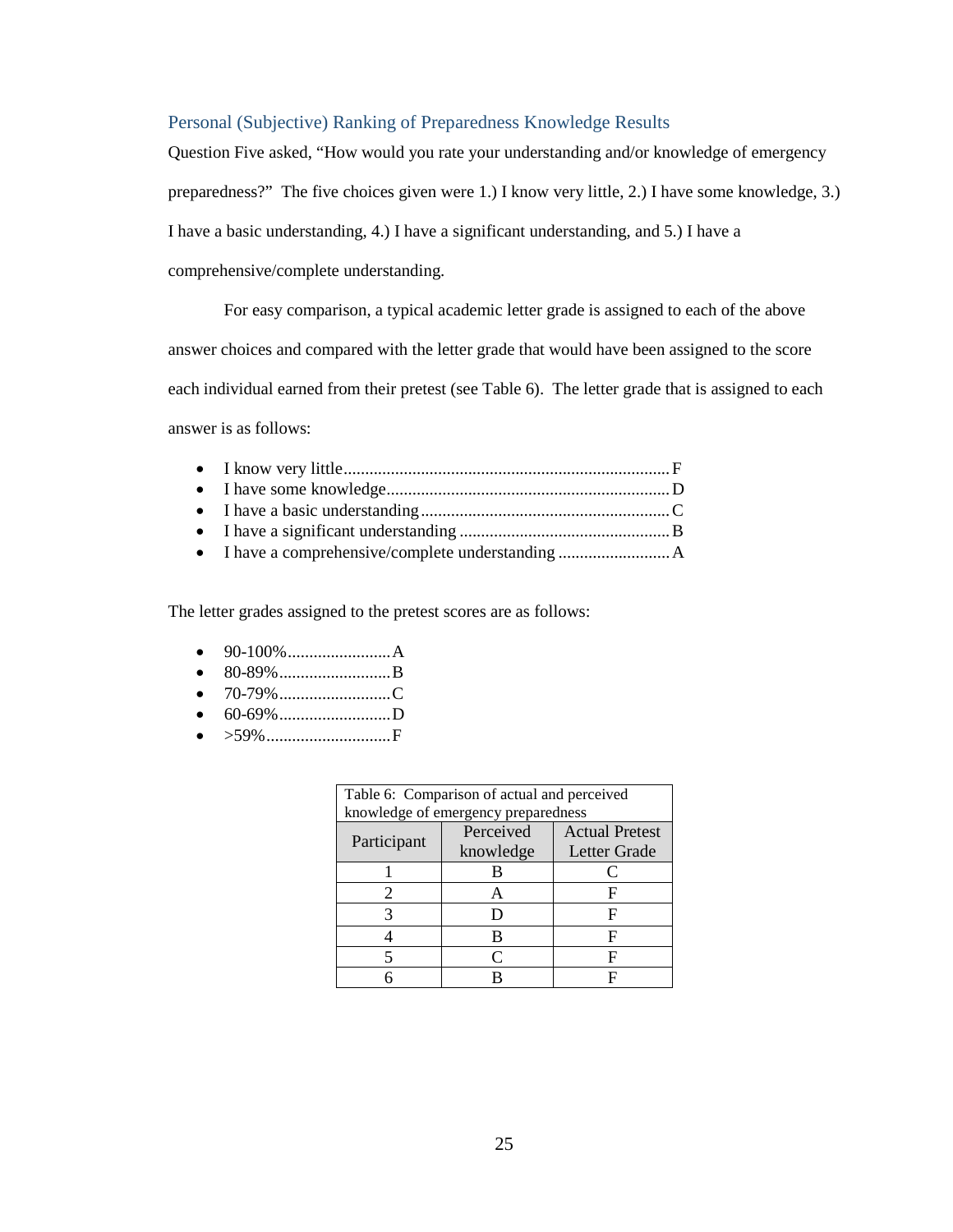#### <span id="page-27-0"></span>Topic Area Results

The test questions were developed according to six topic areas described in Project Design above. All six topics were chosen because of their significance with the new proposed CMS regulations. On the pretest participants scored the highest in the area of Surge Planning (58%) and scored the lowest on the questions related to Emergency Staffing (28%). Other scores included 50% in Evacuation, Patient Tracking and Identification, 43% in Training and Testing, 42% in Shelter-in-Place and Emergency Supplies, and 33% in Communications and Collaboration (see Figure 2).

The post-test scores per topic area. The highest scores were recorded in three areas— Emergency Staffing, Shelter-in-Place and Emergency Supplies, and in Communications and Collaboration, all with 100% accuracy. The other scores in the remaining three areas, in descending order were Evacuation, Patient Tracking and Identification (97%), Surge Planning (92%), and Training and Testing (90%).

*Figure 2: Test scores for each education topic*

Training & Testing

Surge Planning

Staffing . .

Shelter-in-Place . .

Evacuation . . .

Communication . . .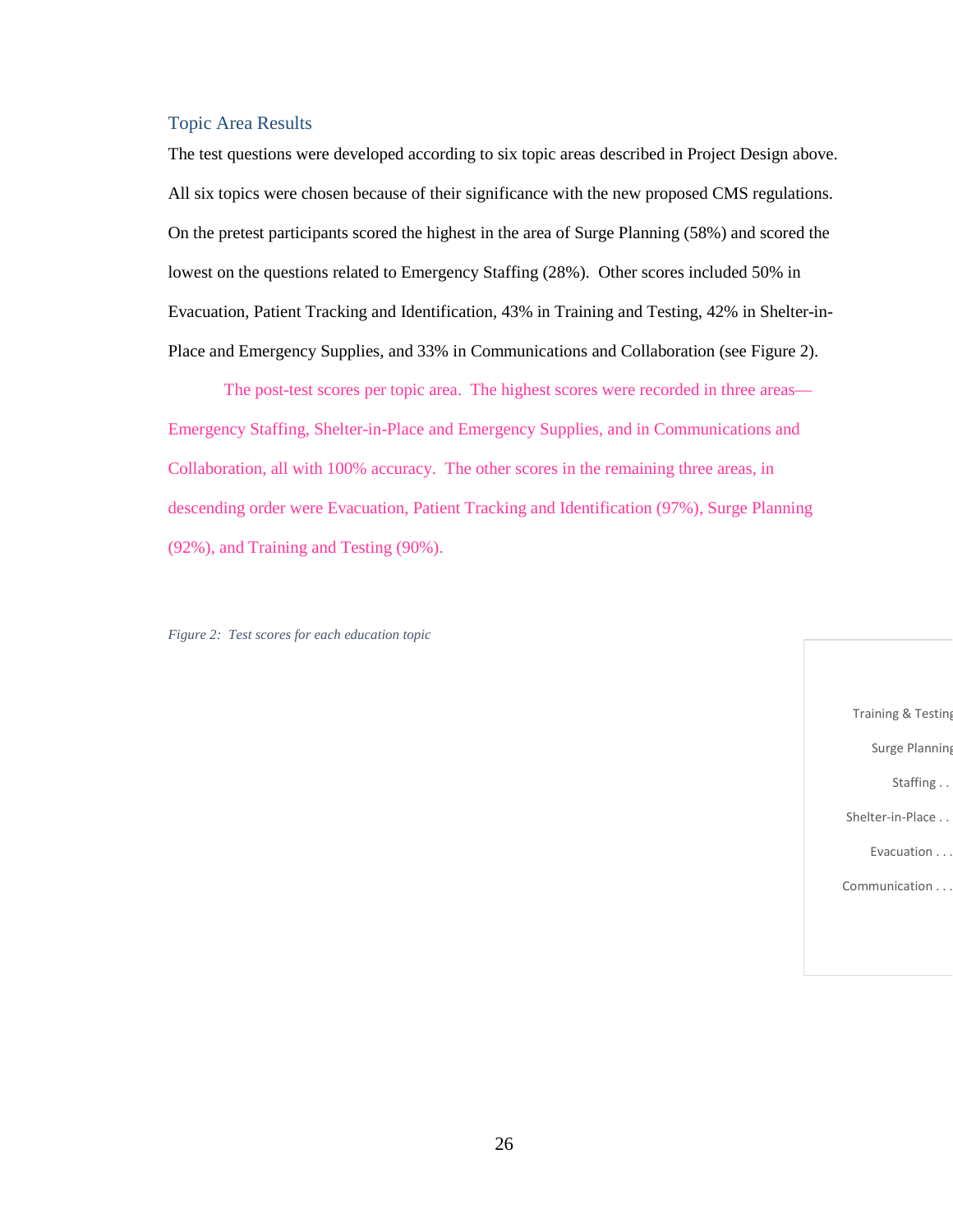#### <span id="page-28-0"></span>Statistical Analysis

There was no association between how the size of the participant's facilities and their pre-test scores ( $p = 0.199$ ). However, we were not able to take into consideration the small sample size (n=6), see Table 7.

|                              |                 |    | Asymptotic             |
|------------------------------|-----------------|----|------------------------|
|                              | Value           | df | Significance (2-sided) |
| Pearson Chi-Square           | $6.000^{\rm a}$ | 4  | .199                   |
| Likelihood Ratio             | 7.638           | 4  | .106                   |
| Linear-by-Linear Association | 2.737           |    | .098                   |
| McNemar-Bowker Test          | ۰               | ٠  | h                      |
| of Valid Cases               | 6               |    |                        |

**Table 7: Chi-Square Tests**

a. 10 cells (100.0%) have expected count less than 5. The minimum expected count is .33.

b. Computed only for a PxP table, where P must be greater than 1.

There was no association between how the size of the participant's facilities and their post-test scores ( $p = 0.223$ ). However, we were not able to take into consideration the small sample size (n=6), see Table 8.

|                              |                    |    | Asymptotic                 |
|------------------------------|--------------------|----|----------------------------|
|                              | Value              | df | Significance (2-<br>sided) |
| Pearson Chi-Square           | 3.000 <sup>a</sup> | 2  | .223                       |
| Likelihood Ratio             | 3.819              | 2  | .148                       |
| Linear-by-Linear Association | .500               |    | .480                       |
| McNemar-Bowker Test          |                    |    | b<br>٠                     |
| N of Valid Cases             | 6                  |    |                            |

**Table 8: Chi-Square Tests**

a. 6 cells (100.0%) have expected count less than 5. The minimum expected count is .33. b. Computed only for a PxP table, where P must be greater than 1.

There was no association between the job title of the participants and their pre-test scores ( $p =$ 0.406). However, we were not able to take into consideration the small sample size  $(n=6)$ , see Table 9.

**Table 9: Chi-Square Tests**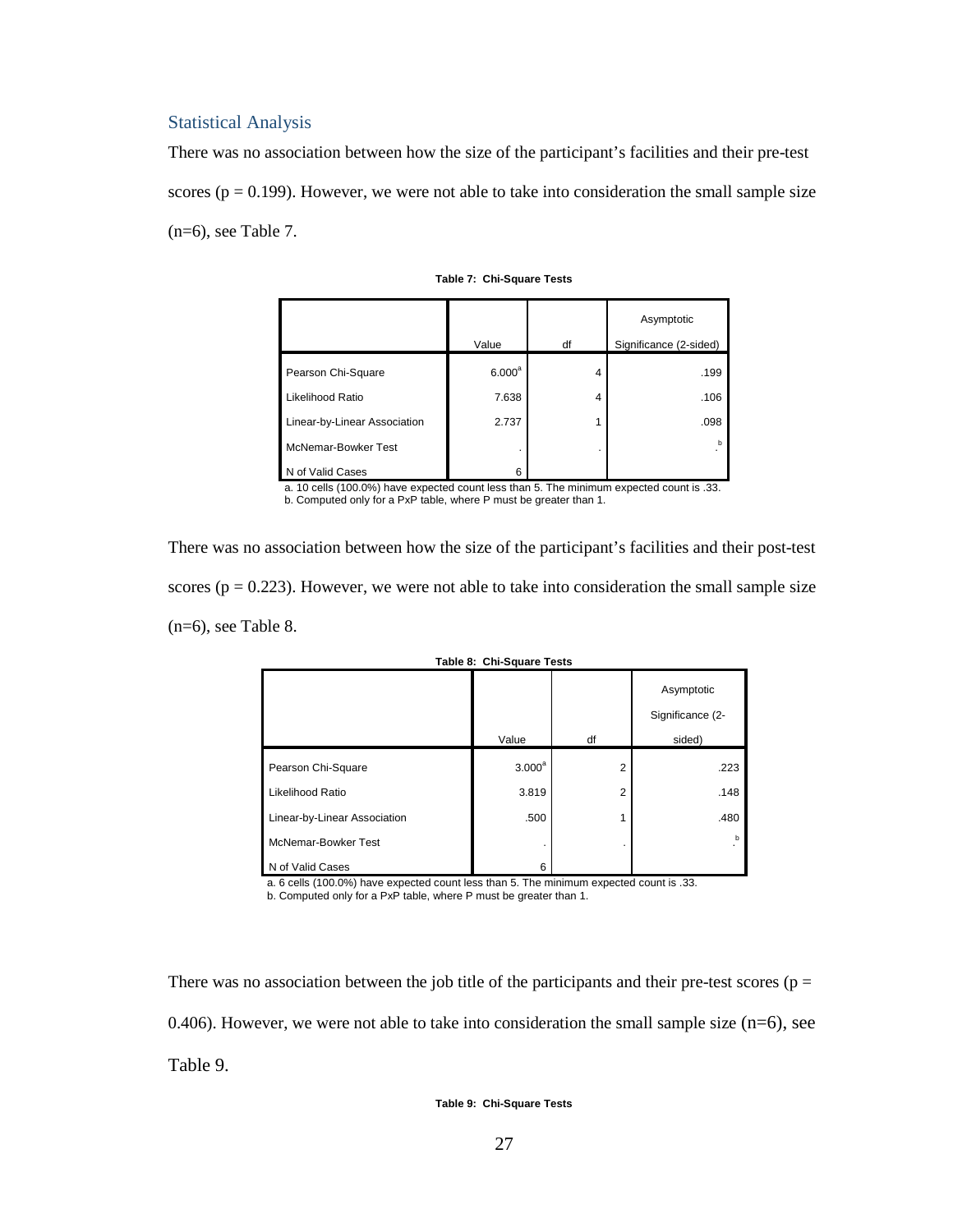|                              |                    |    | Asymptotic<br>Significance (2- |
|------------------------------|--------------------|----|--------------------------------|
|                              | Value              | df | sided)                         |
| Pearson Chi-Square           | 4.000 <sup>a</sup> | 4  | .406                           |
| Likelihood Ratio             | 5.545              | 4  | .236                           |
| Linear-by-Linear Association | 1.006              | 1  | .316                           |
| McNemar-Bowker Test          | ٠                  | ٠  | h                              |
| N of Valid Cases             | 6                  |    |                                |

a. 10 cells (100.0%) have expected count less than 5. The minimum expected count is .50.

b. Computed only for a PxP table, where P must be greater than 1.

There was no association between the job title of the participants and their post-test scores ( $p =$ 0.513). However, we were not able to take into consideration the small sample size  $(n=6)$ , see Table 10.

| Table 10: Chi-Square Tests   |             |    |                  |
|------------------------------|-------------|----|------------------|
|                              |             |    | Asymptotic       |
|                              |             |    | Significance (2- |
|                              | Value       | df | sided)           |
| Pearson Chi-Square           | $1.333^{a}$ | 2  | .513             |
| Likelihood Ratio             | 1.726       | 2  | .422             |
| Linear-by-Linear Association | 1.000       |    | .317             |
| McNemar-Bowker Test          |             |    | b.               |
| N of Valid Cases             | 6           |    |                  |

a. 6 cells (100.0%) have expected count less than 5. The minimum expected count is .50. b. Computed only for a PxP table, where P must be greater than 1.

There was no association between how the participants rated themselves on their emergency preparedness knowledge and their pre-test scores ( $p = 0.301$ ). However, we were not able to take into consideration the small sample size (n=6), see table 11.

|  | Table 11: Chi-Square Tests |  |  |
|--|----------------------------|--|--|
|  |                            |  |  |
|  |                            |  |  |

|                    |            |                 | Asymptotic       |
|--------------------|------------|-----------------|------------------|
|                    |            |                 | Significance (2- |
|                    | Value      | df              | sided)           |
| Pearson Chi-Square | $14.000^a$ | 12 <sup>2</sup> | .301             |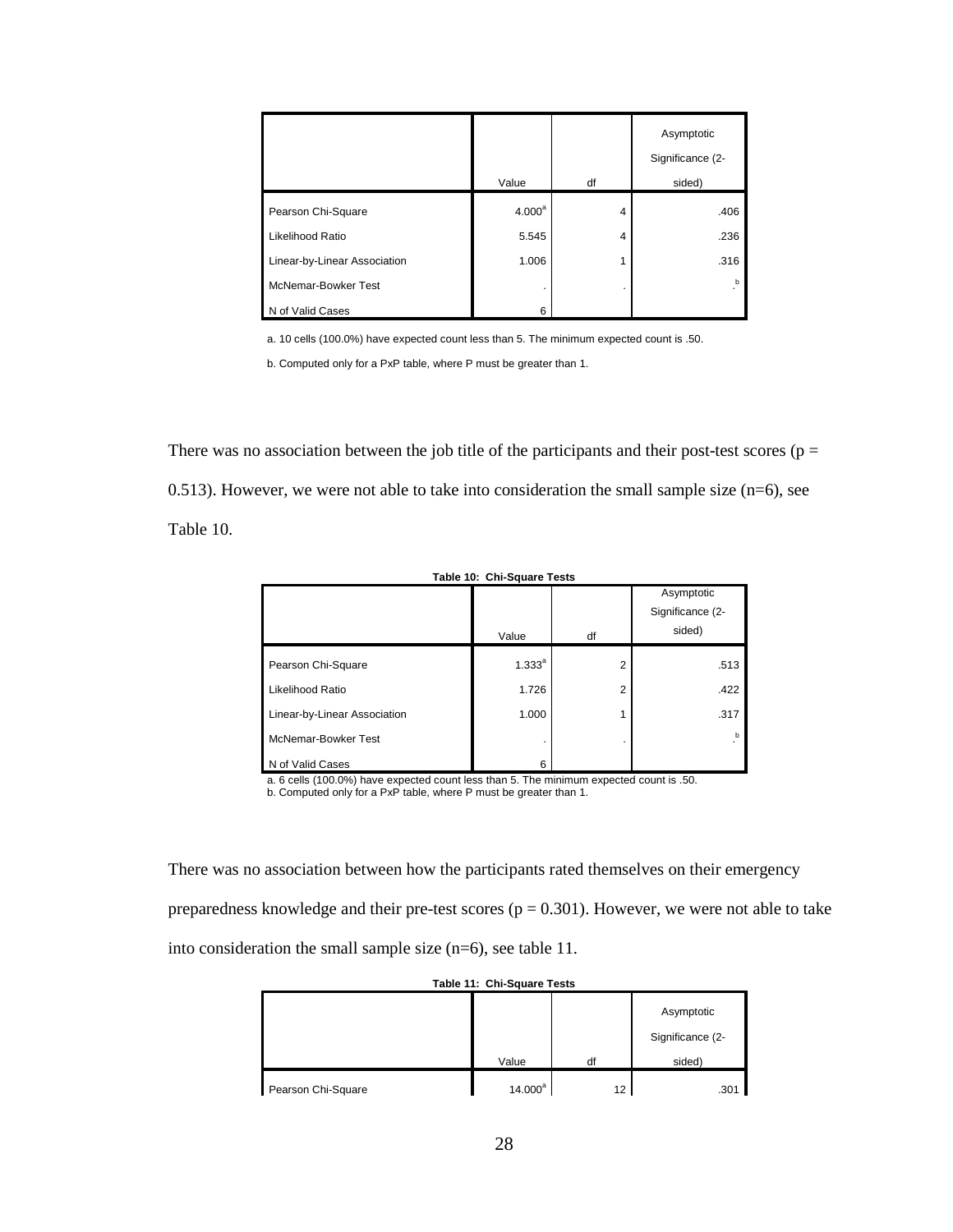| Likelihood Ratio                                       | 12.137        | 12 | .435                           |
|--------------------------------------------------------|---------------|----|--------------------------------|
| Linear-by-Linear Association                           | .422          |    | .516                           |
| McNemar-Bowker Test                                    |               |    |                                |
| of Valid Cases<br>.<br>$\sim$ $\sim$<br>$\sim$<br>$ -$ | $\sim$ $\sim$ |    | $\sim$ $\sim$<br>$\sim$ $\sim$ |

a. 20 cells (100.0%) have expected count less than 5. The minimum expected count is .17. b. Computed only for a PxP table, where P must be greater than 1.

There was also no association between how the participants rated themselves on their emergency preparedness knowledge and their post-test scores ( $p = 0.513$ ). However, we were not able to take into consideration the small sample size (n=6), see Table 12.

| Table 12: Chi-Square Tests   |             |    |                                |
|------------------------------|-------------|----|--------------------------------|
|                              |             |    | Asymptotic<br>Significance (2- |
|                              | Value       | df | sided)                         |
| Pearson Chi-Square           | $1.333^{a}$ | 2  | .513                           |
| Likelihood Ratio             | 1.726       | 2  | .422                           |
| Linear-by-Linear Association | 1.000       | 1  | .317                           |
| McNemar-Bowker Test          |             |    | b                              |
| N of Valid Cases             | 6           |    |                                |

a. 6 cells (100.0%) have expected count less than 5. The minimum expected count is .50.

b. Computed only for a PxP table, where P must be greater than 1.

## <span id="page-30-0"></span>Pretest Descriptive Statistics

The average score of the pretest was 41.33%, see Table 13.

**Table 13: Statistics**

| Score          |         |          |
|----------------|---------|----------|
| N              | Valid   | 6        |
|                | Missing | 0        |
| Mean           |         | 41.3333  |
| Median         |         | 38.0000  |
| Std. Deviation |         | 19.54141 |
| Range          |         | 52.00    |
| Minimum        |         | 20.00    |
| Maximum        |         | 72.00    |

## <span id="page-30-1"></span>Post-test Descriptive Statistics

The average score of the posttest was 97.33%, see Table 14.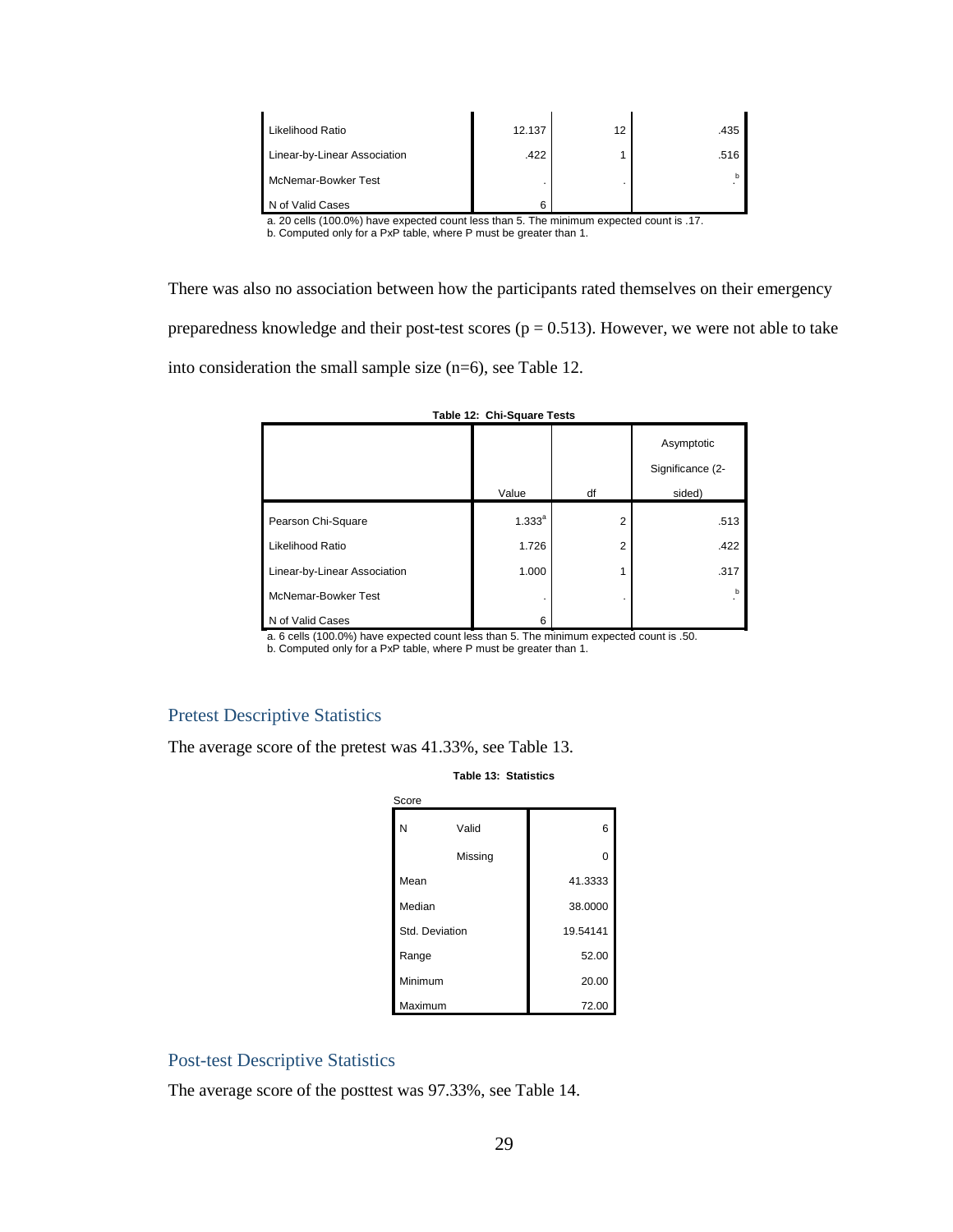#### **Table 14: Statistics**

| Score <sub>2</sub> |         |          |
|--------------------|---------|----------|
| N                  | Valid   | 6        |
|                    | Missing | $\Omega$ |
| Mean               |         | 97.3333  |
| Median             |         | 98.0000  |
| Std. Deviation     |         | 3.26599  |
| Range              |         | 8.00     |
| Minimum            |         | 92.00    |
| Maximum            |         | 100.00   |

Pair-samples t-test output:

|  |  | Table 15: Paired Samples Statistics |
|--|--|-------------------------------------|
|--|--|-------------------------------------|

|        |                    | Mean    |   | Std. Deviation | Std. Error Mean |  |
|--------|--------------------|---------|---|----------------|-----------------|--|
| Pair 1 | Score              | 41.3333 | 6 | 19.54141       | 7.97775         |  |
|        | Score <sub>2</sub> | 97.3333 | 6 | 3.26599        | 1.33333         |  |

The mean scores of the pretest and posttest were significantly different (p=0.001). On average,

there was a 56% increase in the posttest scores (95% CI [35.78, 76.22]), see Table 16.

|        |            | <b>Paired Differences</b> |                |            |                            |          |       |    |          |
|--------|------------|---------------------------|----------------|------------|----------------------------|----------|-------|----|----------|
|        |            |                           |                |            | 95% Confidence Interval of |          |       |    |          |
|        |            |                           |                | Std. Error | the Difference             |          |       |    | Sig. (2- |
|        |            | Mean                      | Std. Deviation | Mean       | Lower                      | Upper    |       | df | tailed)  |
| Pair 1 | $Score2 -$ | 56.00000                  | 19.26655       | 7.86554    | 35.78099                   | 76.21901 | 7.120 | 5  | .001     |
| Score  |            |                           |                |            |                            |          |       |    |          |

#### **Table 16: Paired Samples Test**

# <span id="page-31-0"></span>CHAPTER 5: DISCUSSION

## <span id="page-31-1"></span>Project Objectives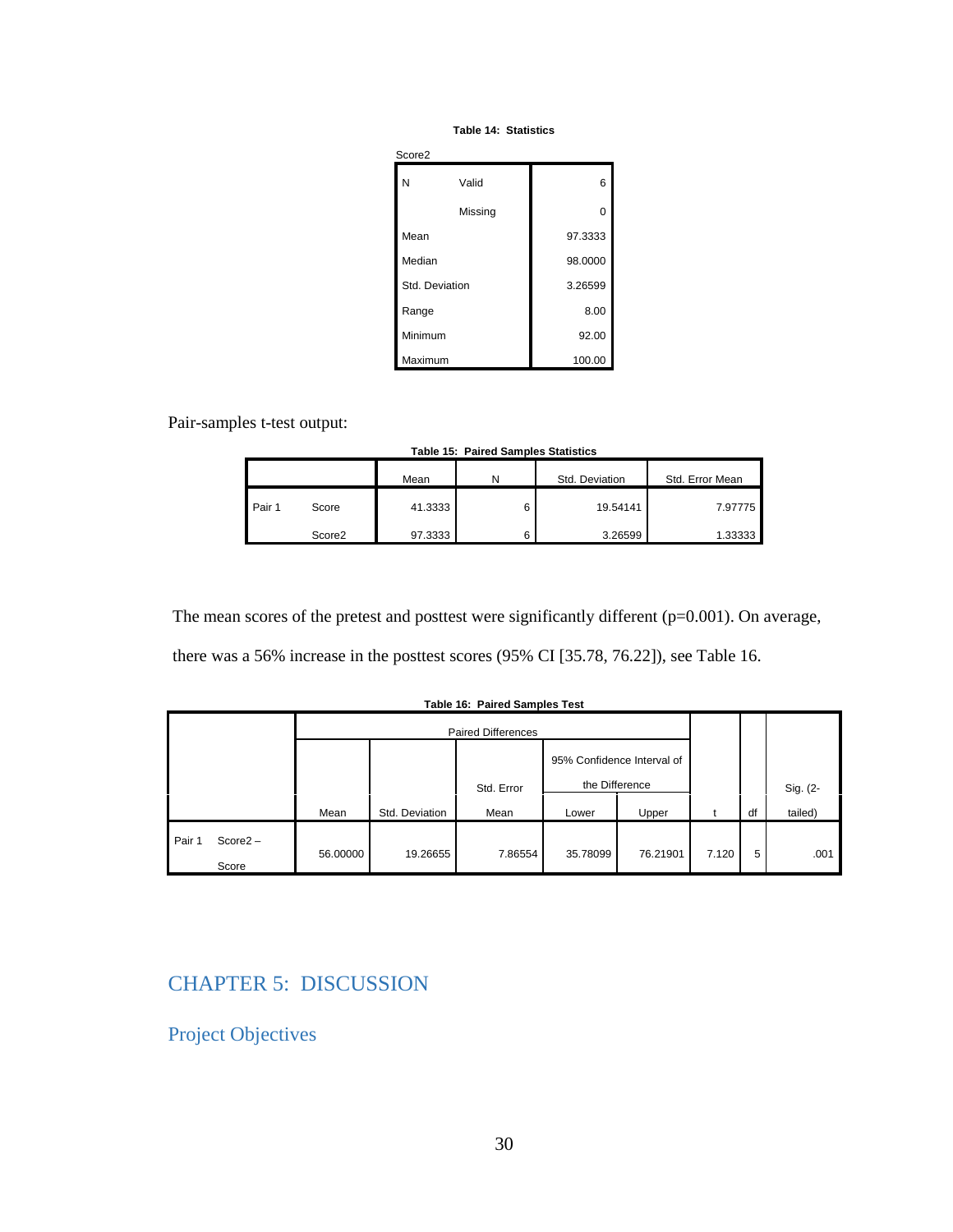The intent of this project at its inception was to assist nursing homes in three areas of disaster preparedness—to increase participants' knowledge regarding preparedness, to provide plan templates for facilities to use as needed, and to identify an educational standard for their emergency preparedness program. Even though the study pool was smaller than anticipated, I believe that all three of my goals for this project were met.

First, I wanted to increase nursing home staff's knowledge of the six preparedness topics outlined in the tests and educational sessions. As shown in the table and charts above, each participant that completed the program significantly increased their knowledge in the content areas of the training by as much as 80 percent. My original goal of increasing this knowledge by a minimum of 25 percent was met and surpassed as the smallest degree of increase by the end of this project was 28 percent.

The second objective of this project was to provide plan templates that can assist participating long-term care facilities with developing and updating their emergency response plan that includes requirements to address the new federal regulation standards that may soon be implemented. Participants were provided a plan template for each of the subjects discussed in the project that was developed from literature reviewed throughout this project, the Federal Register outlining the proposed preparedness regulations for healthcare facilities (Department of Health and Human Services, 2013), and the CMS Preparedness Checklist (2013, December).

The templates were used by participants and added to their disaster plans after updating to fit the needs of each facility. The templates will be continually revised by the facility and/or the disaster planning subgroup of SWNPHD and NPHCC that meets regularly to collaborate and share information.

Third, this project, with its pre- and post-tests and educational sessions, can be used as part of a facility's preparedness program to identify baseline knowledge and quantify subsequent increases or decreases. Incorporating testing and education into a preparedness program will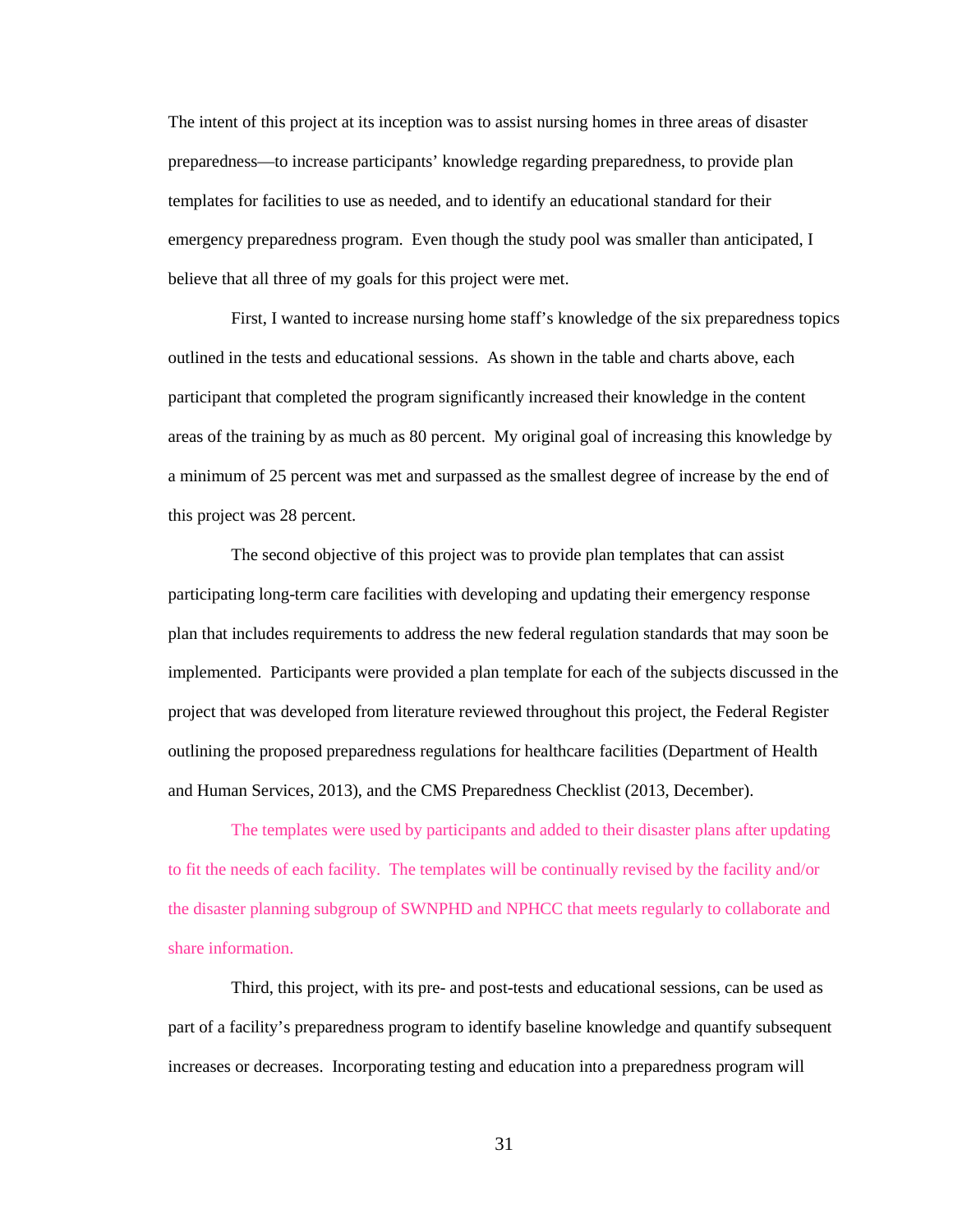allow preparedness program managers to assess where the strengths and weakness are in the training and skills of their staff and to then make necessary changes to fill those gaps.

In addition, this project demonstrates to administration there was an obvious return on their investment for the time and work they will put into preparing ongoing testing and education. They will be able to gage the amount of time needed to commit to education to increase knowledge according to their staff's test scores.

The low pretest scores were indicative of a society that has traditionally been unwilling to invest in disaster preparedness in the long-term care community. Historically, fire safety has been the single-most focus on institutional homes, but as this world moves into a new, more comprehensive preparedness paradigm, the pretest scores show how deficient we currently are in the new standard of preparedness that we must adopt.

The average pretest score was 50 percent. This shows inadequacy in preparedness knowledge but gives preparedness professionals a baseline from which they can build their preparedness program. Professionals and administration can use this number as a baseline to set goals for their staff. Developing and implementing their own testing system will allow them to monitor the overall and ongoing preparedness knowledge of their staff and should expect this number to grow annually until it reaches the goal or standard they set internally.

This baseline number and testing system will also assist administration in monitoring their preparedness program. Directly, it will show whether they are moving toward their preparedness goals and what areas in which they may be lacking or showing strength. It can be used in conjunction with a hazard vulnerability assessment to ensure that the risks that most threaten their facility are the risks that the staff are most prepared to handle.

Indirectly, the baseline test score and testing system will support funding, staffing, and ongoing training for the preparedness program because it will show gaps in understanding and knowledge. Funding can be shifted to areas in the preparedness program that are substandard or that are not meeting the goals set by the facility. This may include funding for an increase in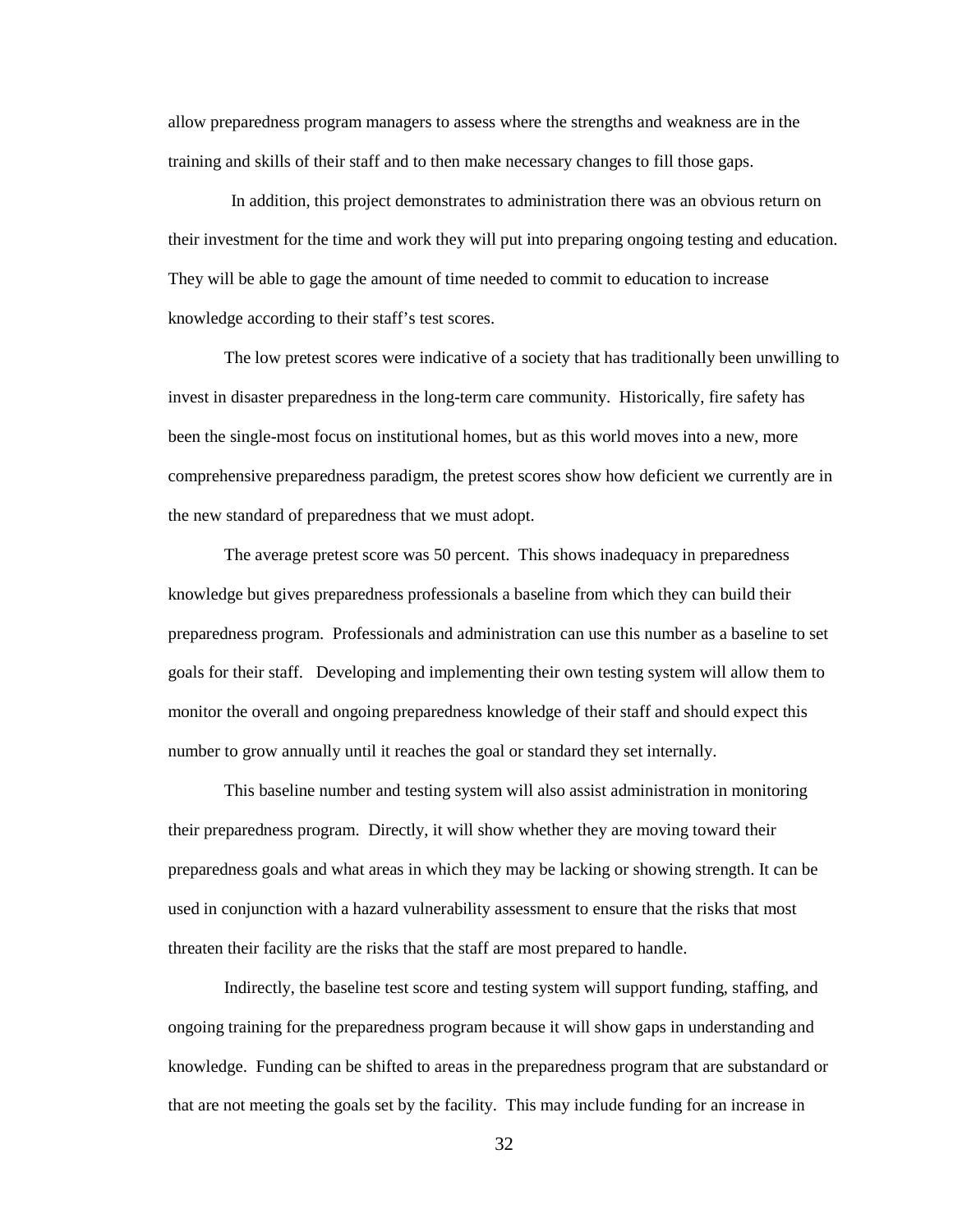professional staff, training and exercising, or equipment. This data may also show the need to increase the need for professional staff to attend outside, high-level training or provide consultants to assist with planning.

The high scores earned on the post-tests demonstrate that with a minor amount of time and effort, preparedness knowledge can be dramatically improved. The scores from the pretest to the post-test improved from an average of 50% to 97% with only six hours of instruction over a six-month time period. This should also assist administration and preparedness planners in developing their disaster preparedness program by setting a baseline for the number of hours that would be beneficial for their facility to conduct education with staff.

Possibly the most interesting data this study showed was that the smaller facilities scored higher on the pretest than the larger facilities—in both categories of licensed bed capacity and current number of residents. In the category of Current Number of Residents, there was only one participant, so the higher test score may have been the result of employment in a smaller facility; however, it may also be the product of a particularly well educated or knowledgeable participant.

In any event, there could be many reasons for larger facilities scoring lower on the pretest. It is possible that larger facilities have a smaller staffing ratio per resident, thus increasing each employee's daily responsibilities and decreasing their time and energy that can be dedicated to preparedness issues. Many facilities combine their safety and preparedness roles into one position, so larger facilities may have more safety issues to deal with just because of the greater size of their facility. This may eliminate more time that is available for conducting preparedness activities than smaller facilities.

How the two categories—bed capacity and resident numbers—scored on the post-test is noteworthy. The participants from the larger facilities scored higher on the post-test than the smaller facilities, which was opposite of the pretest scoring; however, the facilities caring for a larger number of residents did not score as well as the facilities with smaller resident populations.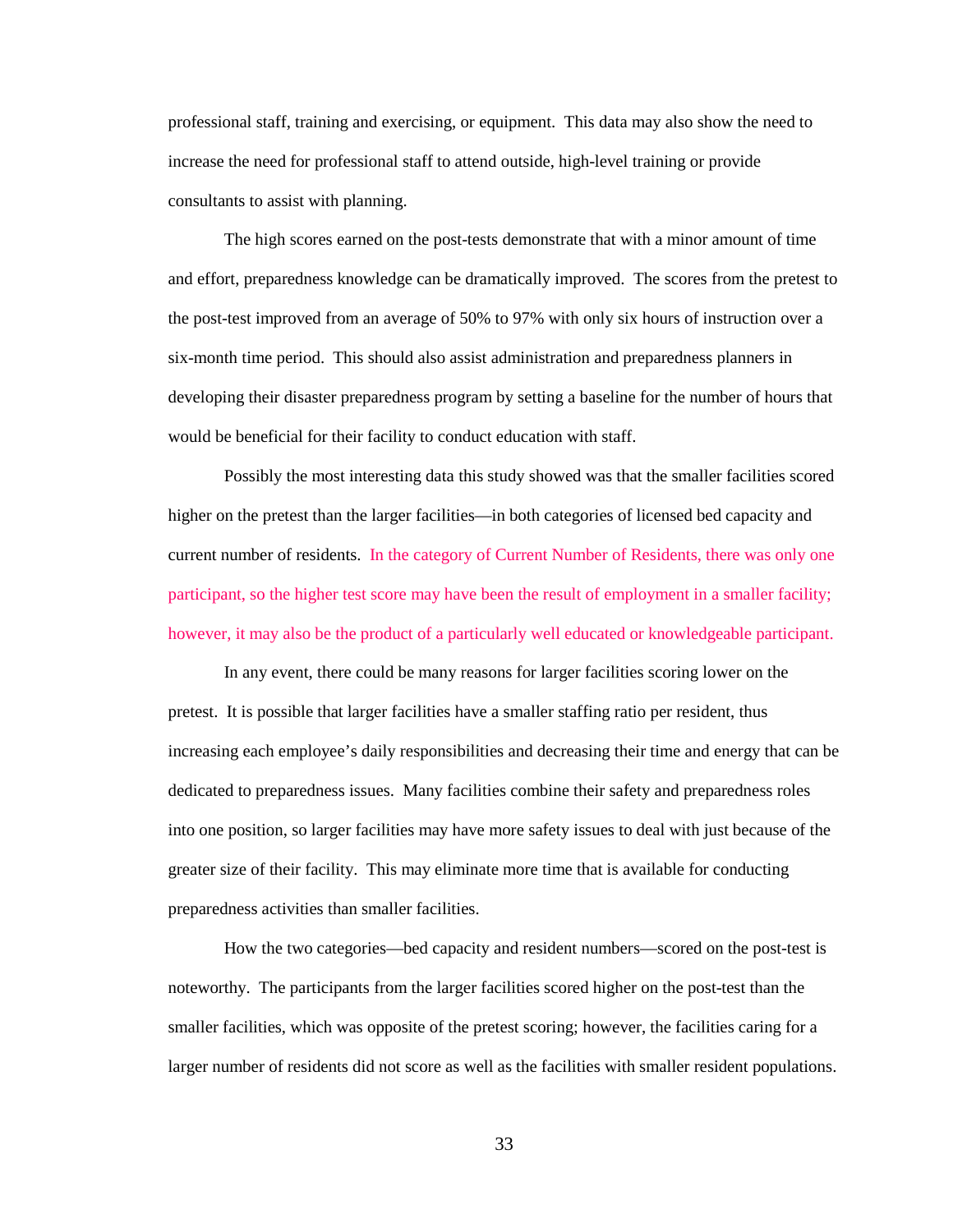This could be symptomatic of the taxing amount of work required by staff from facilities that house more residents, just to accomplish day-to-day necessities.

Further study related to the significance between facility size and resident population to preparedness standards would be beneficial to all facilities, namely larger ones. Notwithstanding, larger facilities must be prudent in their preparedness program development, whether it's staff, training, funding, and standards.

Preparedness professionals and administration must provide for the development and advancement of a preparedness program that protects the many lives they have in their facility. Staff's time can be very limited because of the demands of daily work and funding of the program has little to no return-on-investment, which makes justification of time, money, and staffing difficult. Preparedness planners can use this data to demonstrate to administration the need to direct resources to the preparedness program, particularly in larger and more populated facilities.

Administrators scored better than all the other positions/titles on both the pre- and posttests. This is remarkable considering preparedness may be a very small part of their everyday job tasks. The reason for these higher test scores is quite possibly because the average administrator works in long-term care for 25 years, at 10 different facilities, and is 60 years of age (Murphy, 2004). This real-world experience is invaluable to many aspects of nursing home operations and cannot be underrated in preparedness.

Two subjective questions in the study mined interesting data. The questions asked participants how complete they felt their disaster plan addressed the soon-to-be planning and preparedness requirements and how they rated their knowledge of disaster preparedness. Asking persons to rate their perception of something is very subjective and difficult to quantify objectively, but much can be learned from these data.

When asked about the comprehensiveness of their disaster plan, of the six participants, three of their rankings stayed the same from the pretest to the post-test—one said (s)he didn't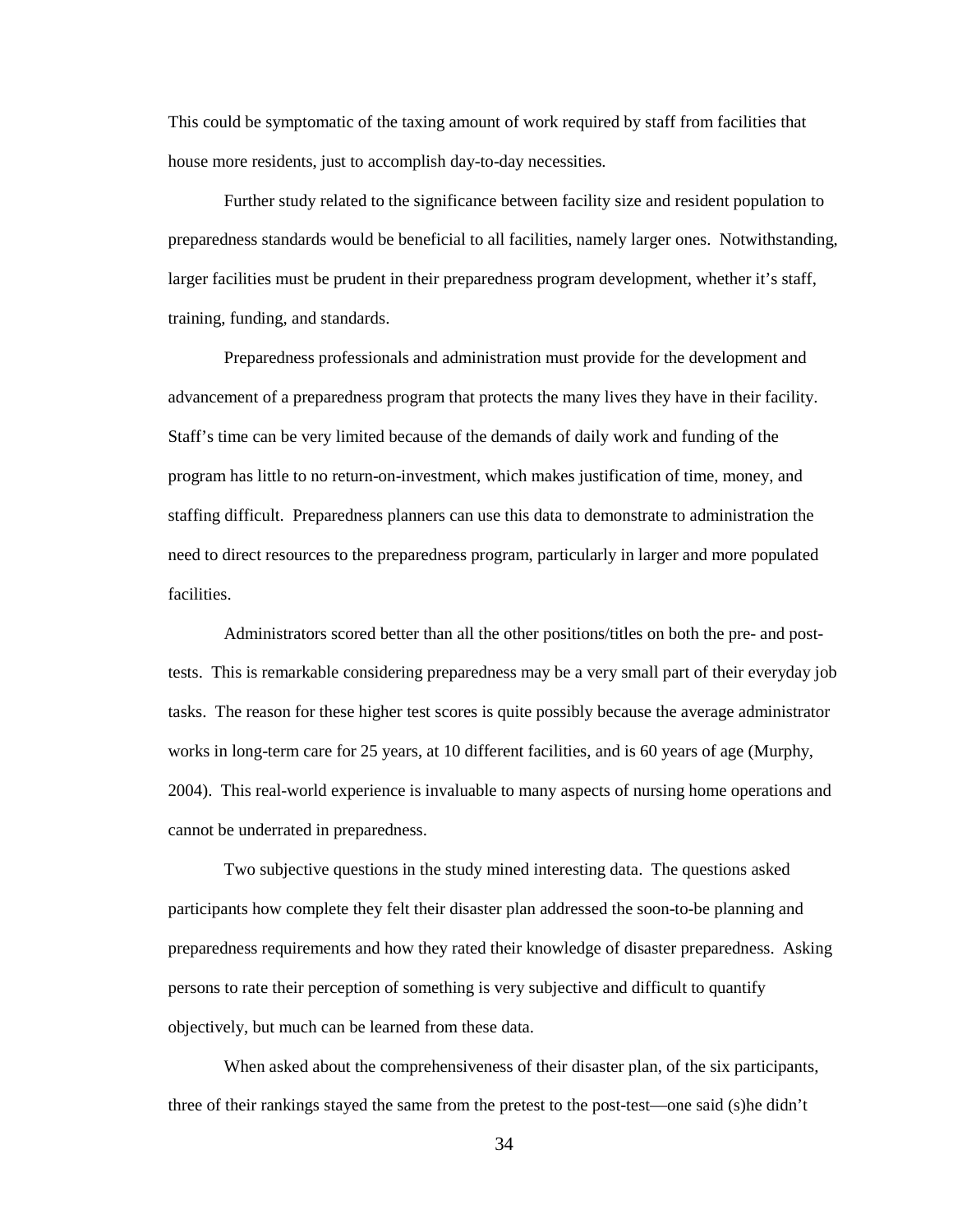know, one said it was 26-50% complete, and one said it was 76-100% complete. Other than the participant that stated (s)he didn't know, this may be telling that the other two have a good understanding of their disaster plan and of the new requirements.

Two of the participants' perceptions of the completeness of their plan increased. Both of these people recorded on the pretest that they didn't know, but on the post-test they had the idea that their plan was either 26-50% complete or 76-100% complete. This increase in ranking could be because they were exposed to several in-depth planning topics so they had a better understanding of what the new regulations will require. It could also be from just having time to collaborate with co-workers to learn more about their disaster plan.

One participant's ranking went down slightly, from thinking it included 51-75% of the necessary planning information to surmising it only included 26-50%. This decrease may have stemmed from the person not having a clear idea of what the new regulations will require and/or not having a solid knowledge of what was or was not included in their facility's disaster plan. Regardless of the direction these rankings moved, it shows that participants became more aware of their internal plans and what future requirements may be expected of them.

The second subjective question that was asked related to their perception of their personal knowledge regarding disaster preparedness. Data collected from this question can be important in developing a preparedness program. In an academic setting, five out of six students would have actually flunked the pretest, while the remaining one would have had an average score. Their perception of how well they knew disaster preparedness, which was a mixture of grades (A, B, C, and D) but mostly conveying average to above average scores, was contrary to their actual scores (five F's and one C). This information is significant to emergency preparedness professionals when providing training and education to their partners because the field of preparedness is vast and extensive; therefore, regardless of how much employees think they know about the subject, facilities need to train and educate all employees constantly.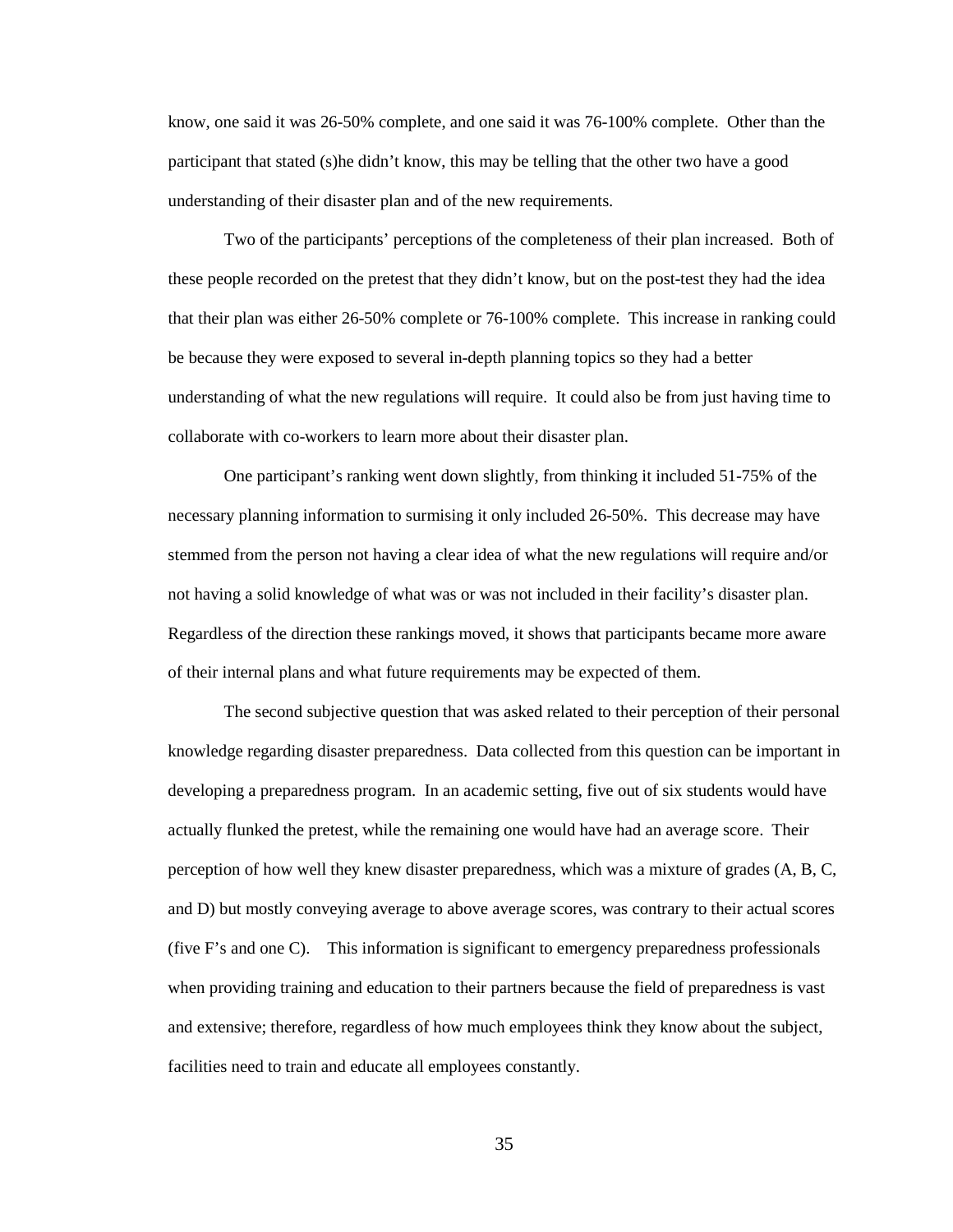Implementing a testing program will help quantify this aspect of preparedness. Staff who have been at the facility for several years or who have a higher level of education may feel that continued preparedness planning and training is rudimentary and therefore not worth their time and energy. However, a testing program may prove otherwise, and can give preparedness professionals support in requiring all staff to participate in preparedness activities.

The results of the tests were categorized in topic areas. The two highest scores on the pretests were recorded in the areas of Surge Planning (58%) and in Evacuation, Patient Tracking and Identification (50%). Although these scores are not outstanding, it is encouraging to see that participants had notable knowledge of these critical and tremendous operational tasks. These topics may have scored higher than the other four because they are so critical to the safety of residents that they are included in more training and exercising than other, less critical, matters.

The two topic areas that scored the lowest on the pretests were Communication and Collaboration (33%) and Emergency Staffing (28%). This is not surprising as communication is many times problematic to response operations, whether it is tactical or information sharing communication. It is also not unexpected that Emergency Staffing scored low with participants as this is not a subject that seems to be a priority when planning. The reason for this could be because facilities do not think they have many options for increasing their staffing during an emergency and because there is so many other more acute and necessary tasks within emergency response that directly impacts life safety, such as evacuation planning.

The three lowest-scored topic areas on the pretest (Emergency Staffing, 28%; Communications and Collaboration, 33%; and Shelter-in-Place and Emergency Supplies, 42%) jumped to the three highest topic areas on the post-test, all ending with 100% accuracy in that topic area. This is noteworthy and could be because these are highly critical response operations (i.e. Shelter-in-Place, Communications) or topics that have not historically been trained on extensively (Collaboration, Staffing), so greater attention and further planning may have occurred when participants were listening to these particular educational sessions. Possibly, since this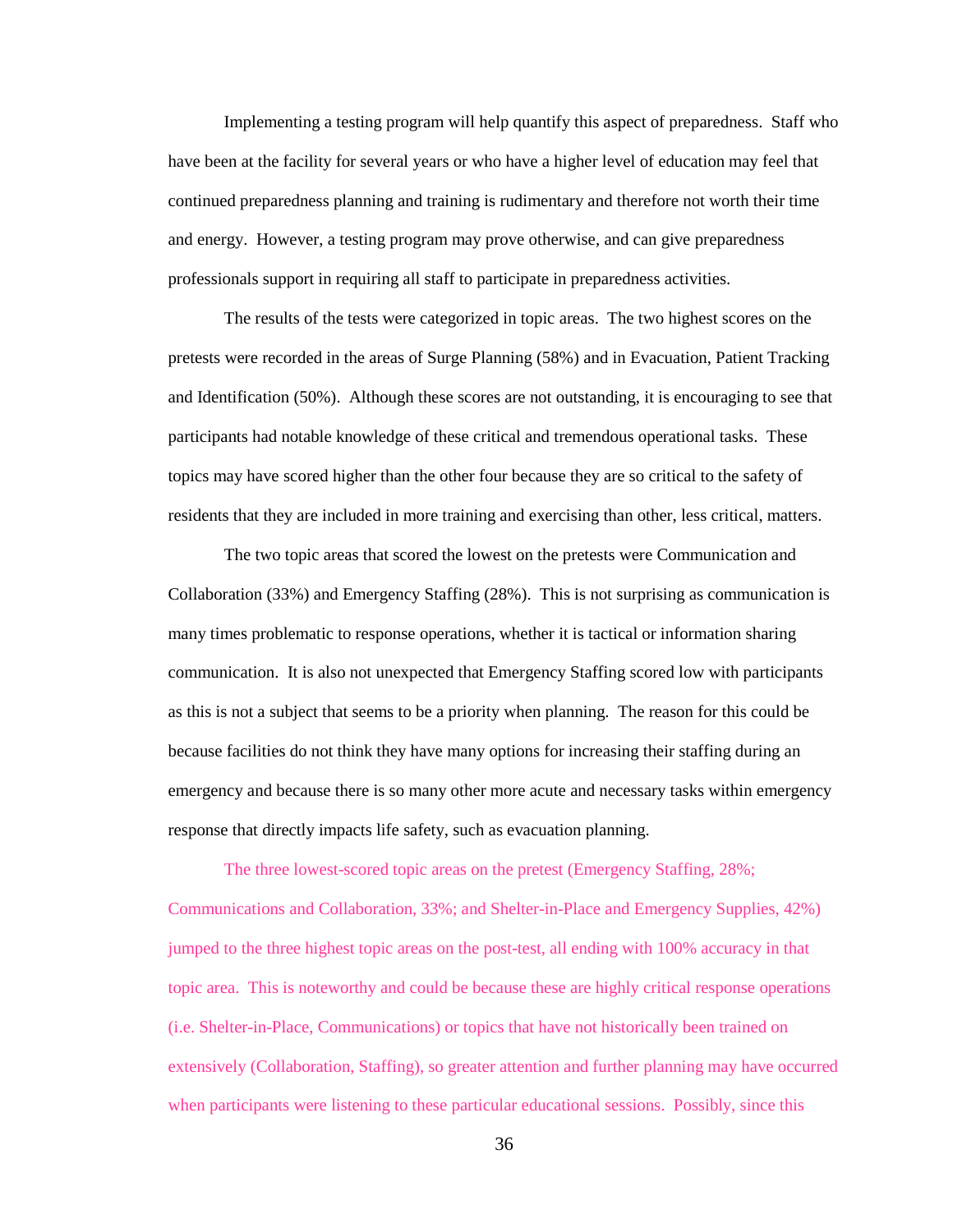information was relatively new to the participants, they just simply may have been more interested and, therefore, paid closer attention.

The two topic areas that scored the lowest on the post-test were Training and Testing (90%) and Surge Planning (92%). This data is not unexpected. Formal training and testing standards that go in depth into disaster planning is a new concept to the long-term care field. Many questions and concerns still remain about how this will be implemented and maintained within the daily operations of nursing facilities.

Likewise, surge planning is a relatively new concept to this sector of the healthcare system. Since LTC has been left out of much of the planning efforts at all levels, they have not considered themselves a critical element of surge planning, with either their own type of facility or with other types, such as hospitals, outpatient clinics, etc.

The long term care industry is plagued by an excessively high turnover rate at approximately 70 percent annually, according to a study by the American Health Care Association. This number could be as high as 200 percent in the Midwest region (Maun, 2007). This statistic alone demonstrates the need and monumental task of ongoing and continuous staff education and the further need to implement a testing system that will give a snapshot view of staff's readiness for disaster.

#### <span id="page-38-0"></span>Challenges

There were several challenges experienced throughout this project. First, the number of participants who completed the project from beginning to end was much smaller than what was anticipated. This project was based on asking very busy professionals to take time out of their day to participate. There were several people who took the pretest, several who participated in educational sessions, and several who took the post-test, but inconsistently and intermittently only as their time allowed.

The sessions were scheduled for the same time of day, on the same day, every other week. This allowed them to be able to anticipate the educational sessions and plan accordingly,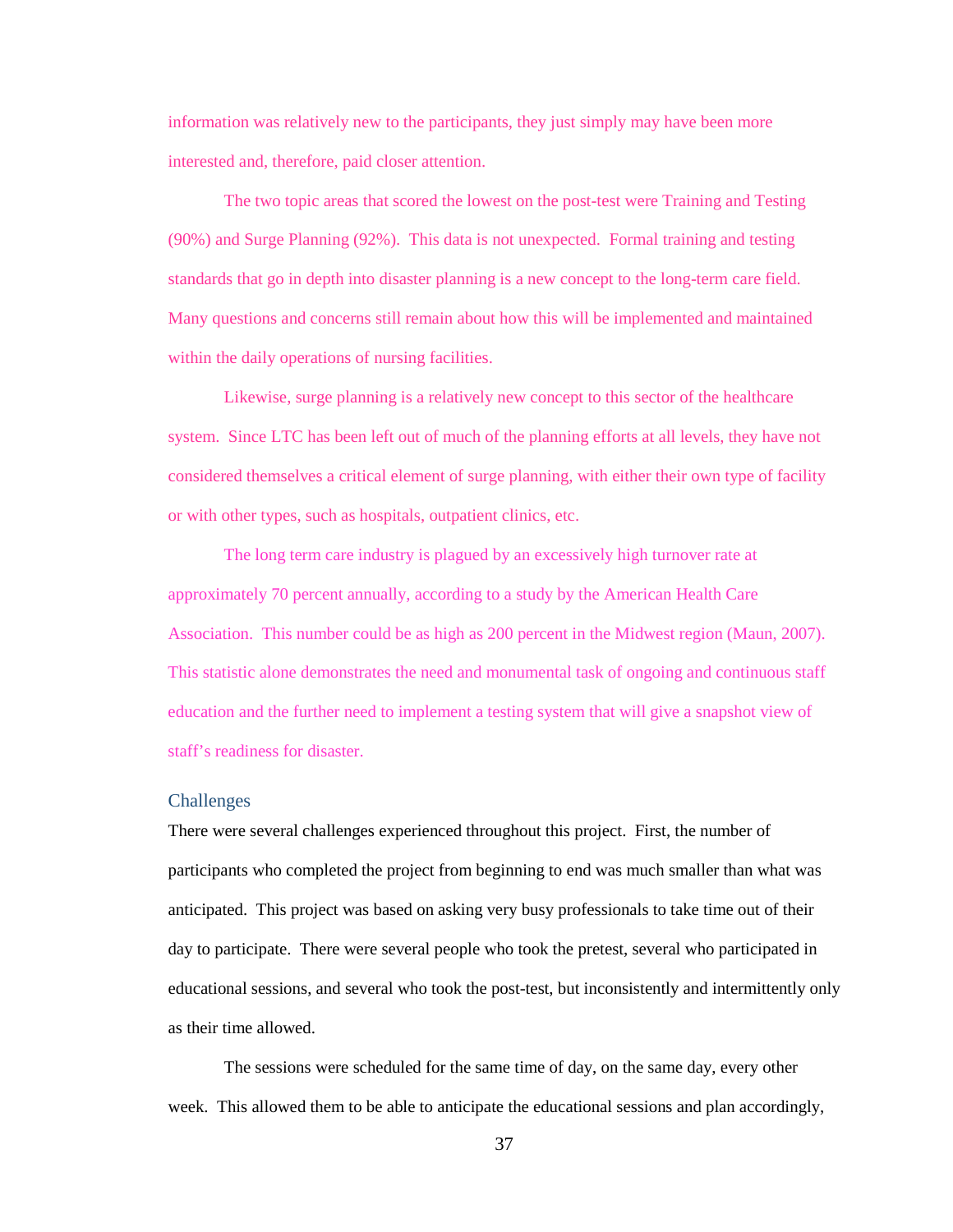but it did not plan around scheduling conflicts they may have had on that day. The sessions were recorded for those participants who may have be unable to attend the live session; however, many participants did not have, or take, the time to review the recording at a later time.

Another challenge was the process in which the tests were taken. The intent was to have all participants take the tests by using the web program Survey Monkey. A significant number of participants could not, or chose not, to take the tests in this manner but instead took them with pen and paper. This had to be acceptable because the process had to be done at the participant's convenience for fear they would be unwilling or unable to participate.

Taking the test with pen and paper created a few challenges. Survey Monkey tracks participants anonymously as was the intent of the project, but tests that were taken with pen and paper were returned with their names on them. Once the paper tests were turned in, a number was assigned to them to allow anonymity when reporting; however, it caused challenges in data collection and analysis.

Accepting hand-written tests created one limitation specifically with Question 5 which asked what position or title the participant held within their facility, since two of the participants wrote in responses that were not part of the given choices. Upon reflection of this question, it would have been sensible to add an "Other" option for those participants whose position/title did not fit within the given answers and also to reword the question to state, "What is your position/title *in which you most identify* within your facility?"

#### <span id="page-39-0"></span>Rewards and Benefits

Many benefits resulted from this project beyond the increased awareness of emergency preparedness planning. First of all, this project allowed me to make contact with several LTCFs that I would not have been able to otherwise. Several facilities participated in this project because it was promoted and implemented with a dual-benefit purpose—they would be assisting with the completion of this project, at the same time they would gain valuable knowledge and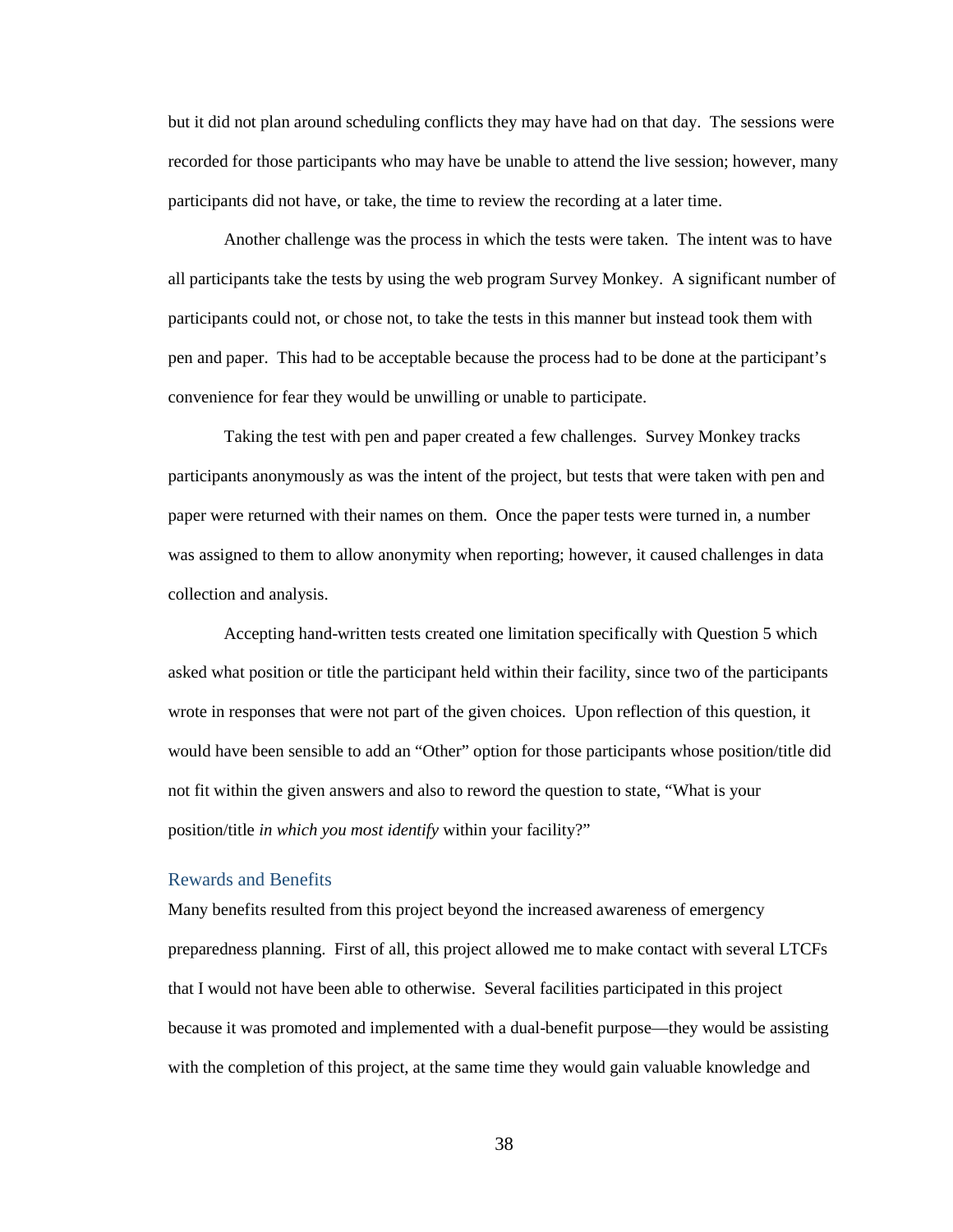assistance with learning about and working toward compliance with the new regulation requirements.

Most importantly positive feedback was abundant from the participants. They felt their time was well spent, they substantially increased their knowledge of many aspects of preparedness, and the templates were very useful and helpful in updating and developing their plans. Remarkably, even seasoned emergency preparedness professionals reported they found value in the information shared throughout these sessions.

The program was so well liked, participants have asked to continue with the educational sessions and reviewing templates for more hazards and threats. They have also sent the recorded educational sessions on to management groups who have asked for them to share with other facilities to improve their plans.

This project introduced metrics into preparedness training for nursing homes. These metrics will begin to move preparedness beyond simply another activity or requirement into a measurable and achievable program that dramatically increases the safety of the people that rely on us for protecting their lives.

## <span id="page-40-0"></span>**CONCLUSION**

Outcomes from this project were positive in many respects. This project showed significant increases in staff's knowledge. Without a lot of time and effort, the facility's preparedness professional can put together a robust program that is progressive and advances the culture of preparedness in long-term care facilities.

I recommend that facilities build their preparedness program using some of the same elements as in this study, such as regular educational sessions dedicated to preparedness and testing of staff to establish goals and monitor progress. Consistency in the execution of the program (i.e. the time dedicated to the educational sessions, how often and when the sessions will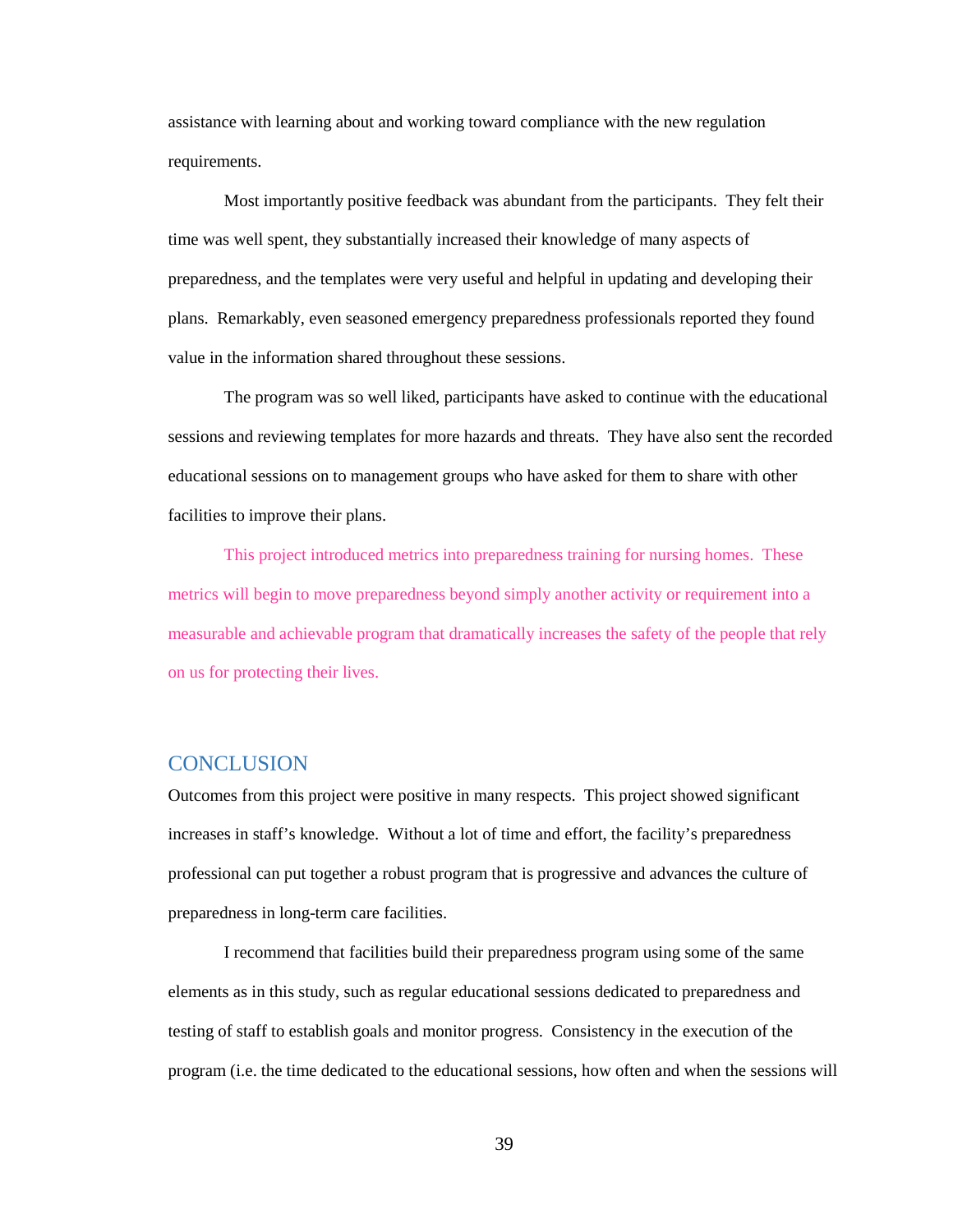take place, etc.) will make quality assurance and improvement more easily examined and subsequently enhanced.

Although only six topics were chosen from many possibilities, there are a multitude more topics that need explored to have a comprehensive preparedness program and highly trained staff. These subjects can easily be found by looking at the proposed new regulations outlined in the Federal Register, the CMS preparedness checklist, and the facility's hazard vulnerability analysis, just to name a few. Facilities should ensure their plan addresses each subject, incorporates them into their training and exercise plan, and conducts annual testing on each staff member to ensure the facility as a whole is meeting quality standards regarding education and knowledge. Facilities should document the results of the testing each year to develop a picture over time of how the facility is hopefully progressing in preparedness knowledge.

Administration must continue to support disaster preparedness among their employees by providing time, training and funding to increase their knowledge and skills and cultivate a culture of excellence in this area. Changing the culture to one that values preparedness as a high priority starts at the top of the organizational chart. They must also require of themselves a commitment to being knowledgeable and proficient in all areas of disaster preparedness and response because they will be looked to as a leader in times of calamity.

Consistent and constructive collaboration with staff members may be the single most beneficial outcome of this project. The battle many times with any preparedness project is communication. This project increased the communication that occurred among members of each individual facility and among facilities within a region. This regional collaboration can be critical to the safety of residents, the financial strength of the facility, and the economic stability of the community. These reasons for regional collaboration are the motivating factors behind the new preparedness standards which includes collaborating with the healthcare coalition, emergency management, and public health as critical tasks within any preparedness program.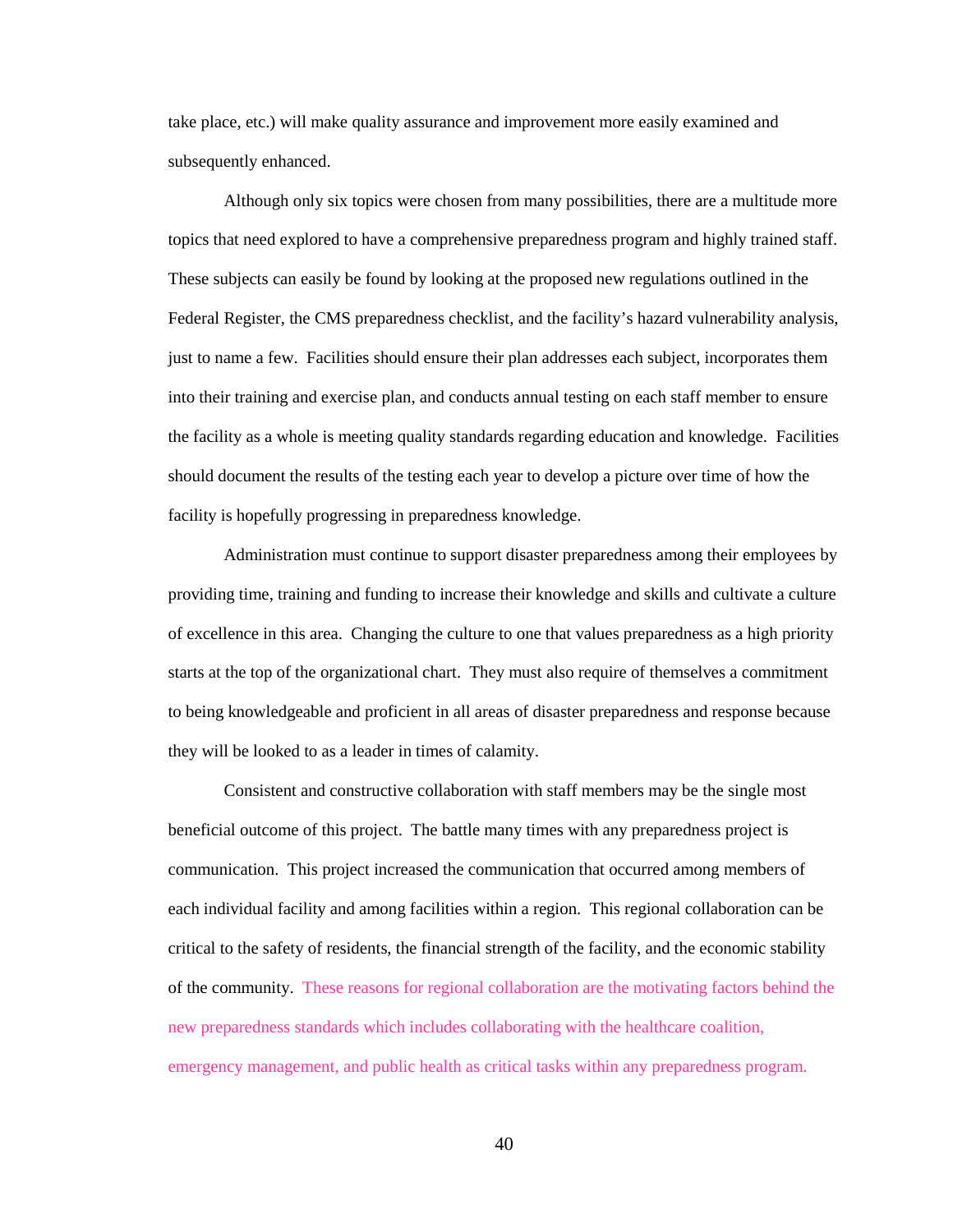Safety and security goes beyond the four walls of any healthcare facility but starts within those same walls.

Training and education has to be continuous, diverse in content and scope, and mandatory for all staff regardless of how much they consider they understand or comprehend. We must strive to make emergency preparedness much more comprehensive than just fire drills. We must inject ourselves into the local, regional, and state disaster management system and learn broader response techniques. Emergency preparedness is moving into a new era of disaster response; long-term care must go with it.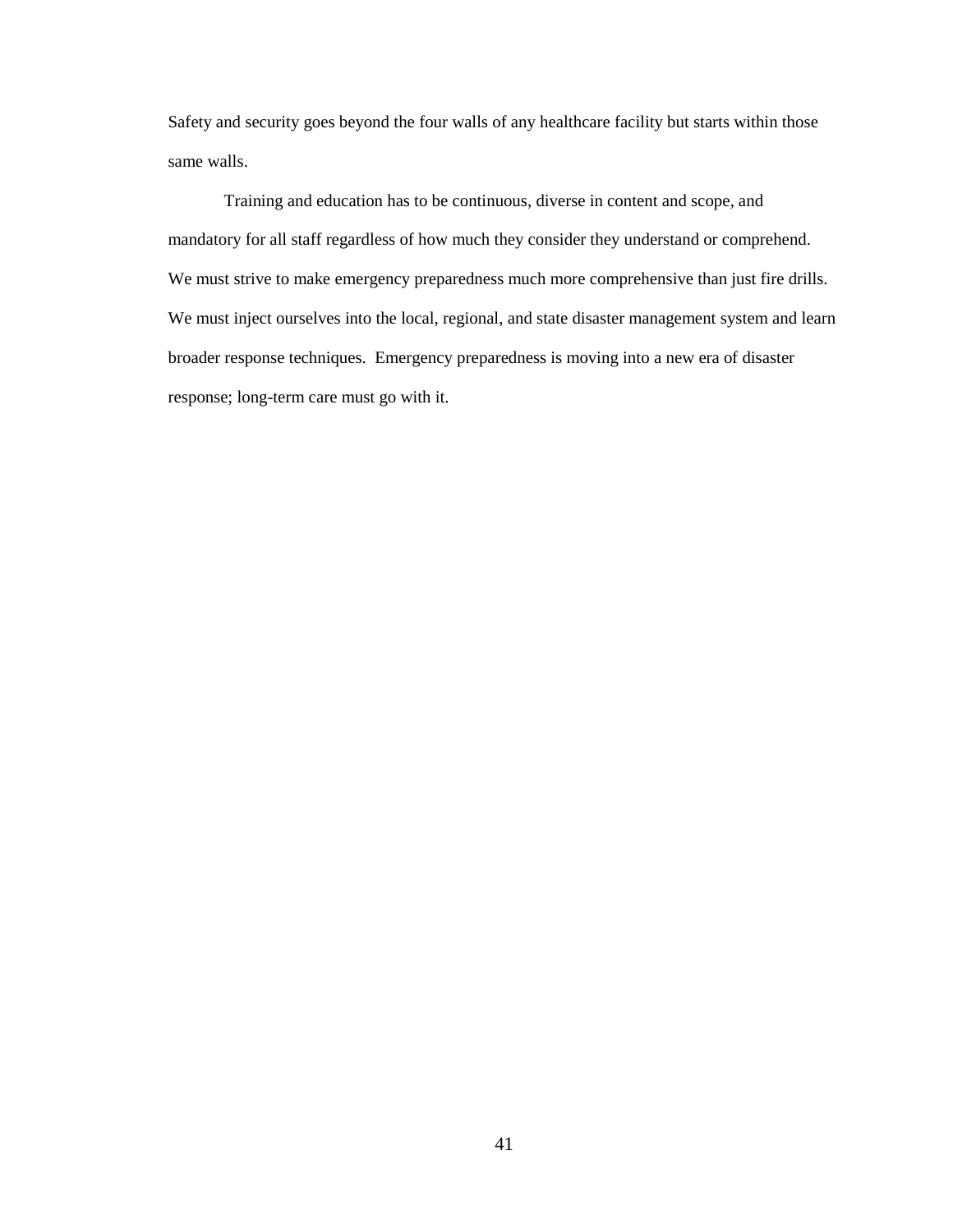## <span id="page-43-0"></span>References

- Agency on Aging.gov (n.d.). *A Profile of Older Americans: 2011*. Retrieved February 19, 2015 from: [http://www.aoa.gov/Aging\\_Statistics/Profile/2011/4.aspx](http://www.aoa.gov/Aging_Statistics/Profile/2011/4.aspx)
- Benson, W. (n.d.). *Responsibilities of Long-term Care Providers.* CDC Healthy Aging Program.
- Blanchard, G., & Dosa, D. (2009). A Comparison of the Nursing Home Evacuation Experience Beteen Hurricanes Katrian (2005) and Gustav (2008). *Journal of American Medical Directors Association*, 639-643.
- Cefalu, C. (2006, September). *Disaster Preparedness for Long-Term Care Facilities.* Retrieved from Annals of Long Term Care: www.annalsoflongtermcare.com
- Department of Health and Human Services. (2013). Medical and Medicaid Programs; Emergency Preparedness Requirements for Medicare and Medicaid Participating Providers and Suppliers. *Federal Register, 78*(249), 79082-79199.
- Dolan, J. (2011). Long Term Care: Lessons Learned from Impacted Facilities. *Center for Preparedness Education Symposia.* Kearney.
- Dolan, J. (2011). Long Term Care: Lessons Learned from Impacted Facilities. Kearney, NE: Center for Preparedness Education.
- Fernandez, L. e. (2002). Frail Elderly as Disaster Victims: Emergency Management Strategies. *Prehospital and Disaster Medicine, 17*, 67-74.
- Gebbie, K., & Qureshi, K. (2002). Emergency and Disaster Preparedness: Core Competencies for Nurses. *American Journal of Nursing*, 46-51.
- Hyer, K. (2013). For Long-term Care, Readiness Gaps Abound. *Health Progress*, 43-49.
- Laditka, S., Laditka, J., Cornman, C., Davis, C., & Richter, J. (2009). Resilience and Challenges among Staff of Gulf Coast Nursing Homes Sheltering Frail Evacuees following Hurricane Katrina, 2005: Implications for Planning and Training. *Prehospital and Disaster Medicine, 24*(1), 54-62.
- Levinson, D. (2012). *Gaps Continue to Exist in Nursing Home Emergency Preparedness and Response during Disasters: 2007-2010.* Department of Health and Human Services.
- Maun, C. (2007). *Turnover Rates and Statistics In Long Term Care & Hospitals*. Retrieved from Clint Maun CSP: http://www.clintmaun.com/index.php5?cID=265
- Montgomery, J. (2014). Emerging Issues in Disaster Preparedness for Long Term Care. *Long Term and Residential Care Disaster Preparedness: Protecting Our Most Vulnerable.* Omaha: Center for Preparedness Education.
- Murphy, B. (2004). Nursing Home Administrators' Level of Job Satisfaction. *Journal of Healthcare Management, 49*(5), 336-345.
- Pang, S., Chan, S., & Cheng, Y. (2009). Pilot Training Program for Developing Disaster Nursing Competencies Among Undergraduate Students in China. *Nursing and Health Sciences, 11*, 367-373.
- Veenema, T. (2006). Expanding Educational Opportunities in Disaster REsponse and Emergency Preparedness for Nurses. *Nursing Education Perspectives*, 93-99.
- Walsh, L., Craddock, H. C., Gulley, K., Strauss-Riggs, K., & Schor, K. (2015). Building Health Care System Capacity: Training Health Care Professionals in Disaster Preparedness Health Care Coalitions. *Prehospital and Disaster Medicine*, 123- 130.